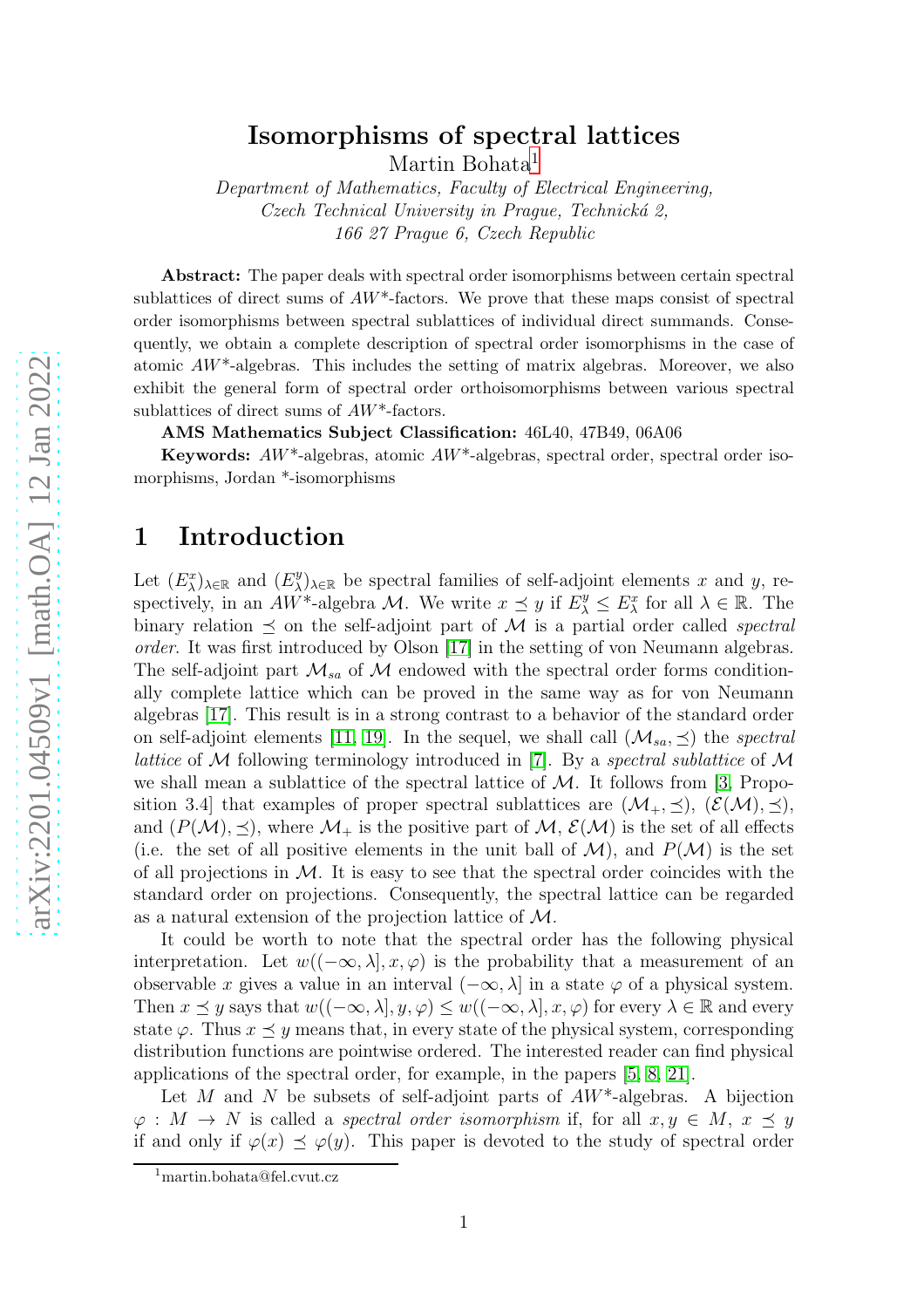isomorphisms between certain spectral sublattices of  $AW^*$ -algebras. We continue the line of research initiated by Molnár and Semrl in  $[15]$ . Among other things they described the general form of spectral order automorphisms of the self-adjoint part of the von Neumann algebra  $B(H)$  of all bounded operators on a finite-dimensional complex Hilbert space H provided that dim  $H \geq 3$ . The two-dimensional setting was later examined by Molnár and Nagy in [\[13\]](#page-13-8). The open problem of infinitedimensional case has recently been solved by the author in [\[3\]](#page-13-4). More concretely, it has been shown that if  $M$  and  $N$  are  $AW^*$ -factors of Type I (i.e.  $M$  and N are \*-isomorphic to  $B(H)$  and  $B(K)$ , respectively, for some complex Hilbert spaces H and K), then every spectral order isomorphism  $\varphi : \mathcal{M}_{sa} \to \mathcal{N}_{sa}$  has the form  $\varphi(x) = \Theta_{\tau}(f(x))$ , where  $f : \mathbb{R} \to \mathbb{R}$  is strictly increasing bijection,  $\tau$  is an isomorphism between projection lattices, and  $\Theta_{\tau}$  is defined by  $E_{\lambda}^{\Theta_{\tau}(x)} = \tau(E_{\lambda}^{x})$ for all  $\lambda \in \mathbb{R}$ . Similar statements are also known for spectral order isomorphisms between various proper spectral sublattices of  $AW^*$ -factors of Type I [\[3,](#page-13-4) [13,](#page-13-8) [14,](#page-13-9) [15\]](#page-13-7). However, there are no results on the structure of general spectral order isomorphisms between spectral lattices (or proper spectral sublattices) going beyond AW\*-factors of Type I. The aim of this paper is to contribute to fill that gap by investigating spectral order isomorphisms in the context of direct sums of  $AW^*$ -factors.

A simple observation shows that a map  $(x, y) \mapsto (x, y^3)$  is a spectral automorphism of the spectral lattice of  $AW^*$ -algebra  $B(H) \oplus B(H)$  which has not the above canonical form  $\Theta_{\tau}(f(x))$ . On the other hand, we see that components are transformed in the canonical way. The componentwise action of spectral isomorphisms between spectral sublattices of direct sums of AW\*-factors is not exceptional. We establish that such isomorphisms are determined by spectral order isomorphisms between corresponding spectral sublattices of direct summands. This allows us to describe their general form in the case of atomic AW\*-algebras using results from [\[3,](#page-13-4) [13,](#page-13-8) [15\]](#page-13-7). In particular, we obtain a complete description of spectral order isomorphisms of spectral lattices of matrix algebras.

A spectral order isomorphism  $\varphi : M \to N$  is called a *spectral order orthoiso*morphism if, for all  $x, y \in M$ ,  $xy = 0$  if and only if  $\varphi(x)\varphi(y) = 0$ . The structure of spectral order orthoisomorphisms is well known in the case of AW\*-factors. Let M and N be  $AW^*$ -factors not of Type I<sub>2</sub>. In [\[9,](#page-13-10) [10\]](#page-13-11), Hamhalter and Turilova obtained a description of spectral order orthoautomorphism of  $\mathcal{E}(\mathcal{M})$  provided that an  $AW^*$ -factor M is not of Type III. However, the exclusion of  $AW^*$ -factors of Type III is not needed. In fact, it has been proved in [\[3\]](#page-13-4) that every spectral order orthoisomorphism  $\varphi : \mathcal{E}(\mathcal{M}) \to \mathcal{E}(\mathcal{N})$  has the form  $\varphi(x) = \psi(f(x))$  for some Jordan \*-isomorphism  $\psi : \mathcal{M} \to \mathcal{N}$  and some strictly increasing bijection  $f : [0, 1] \to [0, 1]$ . It has also been established in [\[3\]](#page-13-4) that analogous theorems hold for spectral order orthoisomorphisms  $\varphi : \mathcal{M}_+ \to \mathcal{N}_+$  and  $\varphi : \mathcal{M}_{sa} \to \mathcal{N}_{sa}$ . In this paper, we use these results to get a general form of spectral order orthoisomorphisms of spectral sublattices of direct sums of  $AW^*$ -factors which are not of Type  $I_2$ .

# 2 Preliminaries

We start this section by recalling some basic facts about  $AW^*$ -algebras. For a more detailed exposition of the theory of  $AW^*$ -algebras, we refer the reader to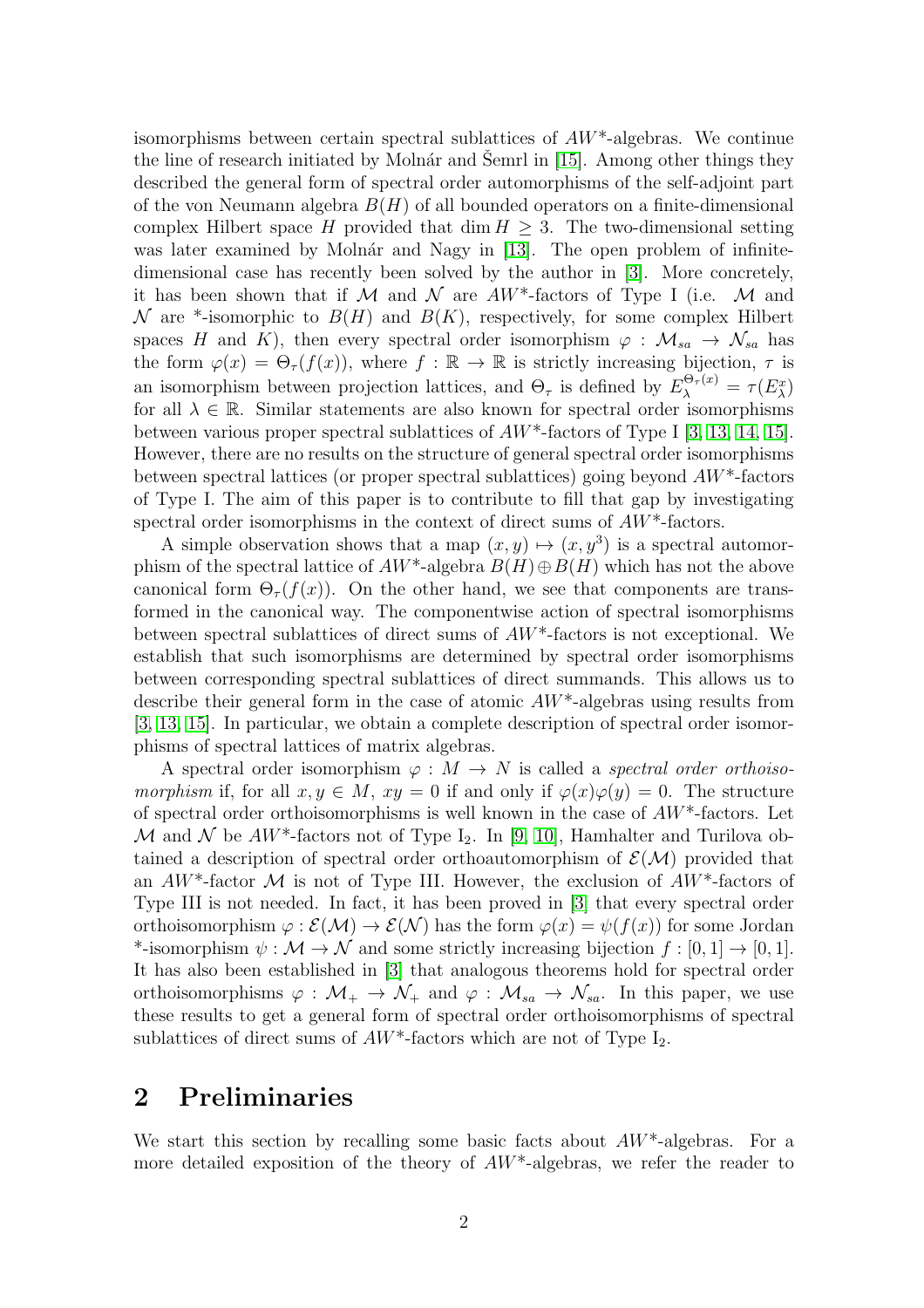the monograph [\[2\]](#page-13-12). An  $AW^*$ -algebra is a  $C^*$ -algebra M such that the following conditions hold:

- (i) Every maximal commutative  $C^*$ -subalgebra of M is a closed linear span of its projections.
- (ii) The set  $P(\mathcal{M})$  of all projections equipped with the standard order is a complete lattice.

Note that every  $AW^*$ -algebra is unital. By the symbol  $\mathbf{1}_M$ , we shall denote the unit of M. When no confusion can arise, we shall write 1 in place of  $1_M$ . A C<sup>\*</sup>-subalgebra N of an AW<sup>\*</sup>-algebra M is called AW<sup>\*</sup>-subalgebra of M if N is an  $AW^*$ -algebra and the supremum of each family of orthogonal projections in  $\mathcal N$ computed in the projection lattice of  $\mathcal M$  is also an element of  $\mathcal N$ . The center of an  $AW^*$ -algebra M is the set

$$
\mathcal{Z}(\mathcal{M}) = \{ x \in \mathcal{M} \, | \, xy = yx \text{ for all } y \in \mathcal{M} \}.
$$

The center  $\mathcal{Z}(\mathcal{M})$  forms an  $AW^*$ -subalgebra of M. An important class of  $AW^*$ algebras consists of von Neumann algebras. It was proved by Kaplansky [\[12\]](#page-13-13) that an AW\*-algebra of Type I is a von Neumann algebra if and only if its center is a von Neumann algebra. Consequently, AW\*-factors of Type I are nothing but von Neumann factors of Type I. On the other hand, it is well known that there are AW\*-factors which are not von Neumann factors [\[4,](#page-13-14) [20,](#page-14-1) [22\]](#page-14-2).

Let  $(\mathcal{M}_i)_{i\in\Lambda}$  be a family of  $AW^*$ -algebras. Suppose that the set

$$
\bigoplus_{j\in\Lambda}\mathcal{M}_j := \left\{ (x_j)_{j\in\Lambda} \, \middle| \, \sup_{j\in\Lambda} \|x_j\| < \infty \right\}
$$

is equipped with the pointwise \*-algebra operations and the norm  $\|(x_j)_{j\in\Lambda}\|$  =  $\sup_{j\in\Lambda}||x_j||$ . Then it can be shown (see [\[2\]](#page-13-12)) that  $\bigoplus_{j\in\Lambda}M_j$  forms an  $AW^*$ -algebra called a *direct sum* of  $(\mathcal{M}_j)_{j\in\Lambda}$ . A projection p in an  $AW^*$ -algebra is called *atomic*, if it has no nonzero proper subprojection. An  $AW^*$ -algebra is said to be *atomic* if every nonzero projection majorizes an atomic projection. Note that each atomic  $AW^*$ -algebra is (\*-isomorphic to) a direct sum of  $AW^*$ -factors of Type I.

An extremally disconnected compact Hausdorff topological space is called *Stonean* space. It is well known that every abelian  $AW^*$ -algebra is  $*$ -isomorphic to  $C(X)$ , where  $X$  is a Stonean space. Thus there is one-to-one correspondence between projection lattices of abelian  $AW^*$ -algebras and complete Boolean algebras. Accordingly, the projection lattice  $(P(\mathcal{M}), \leq)$  of an abelian  $AW^*$ -algebra M is meetinfinitely distributive (see [\[18,](#page-13-15) Theorem 5.13]) which means that

$$
\bigwedge_{\lambda \in \Lambda} (p \vee q_{\lambda}) = p \vee \bigwedge_{\lambda \in \Lambda} q_{\lambda}
$$

for each  $p \in P(\mathcal{M})$  and each family  $(q_{\lambda})_{\lambda \in \Lambda}$  in  $P(\mathcal{M})$ .

Recall that a family  $(E_{\lambda})_{\lambda \in \mathbb{R}}$  of projections in an  $AW^*$ -algebra M is called a (bounded) spectral family if the following conditions hold:

(i)  $E_{\lambda} \leq E_{\mu}$  whenever  $\lambda \leq \mu$ .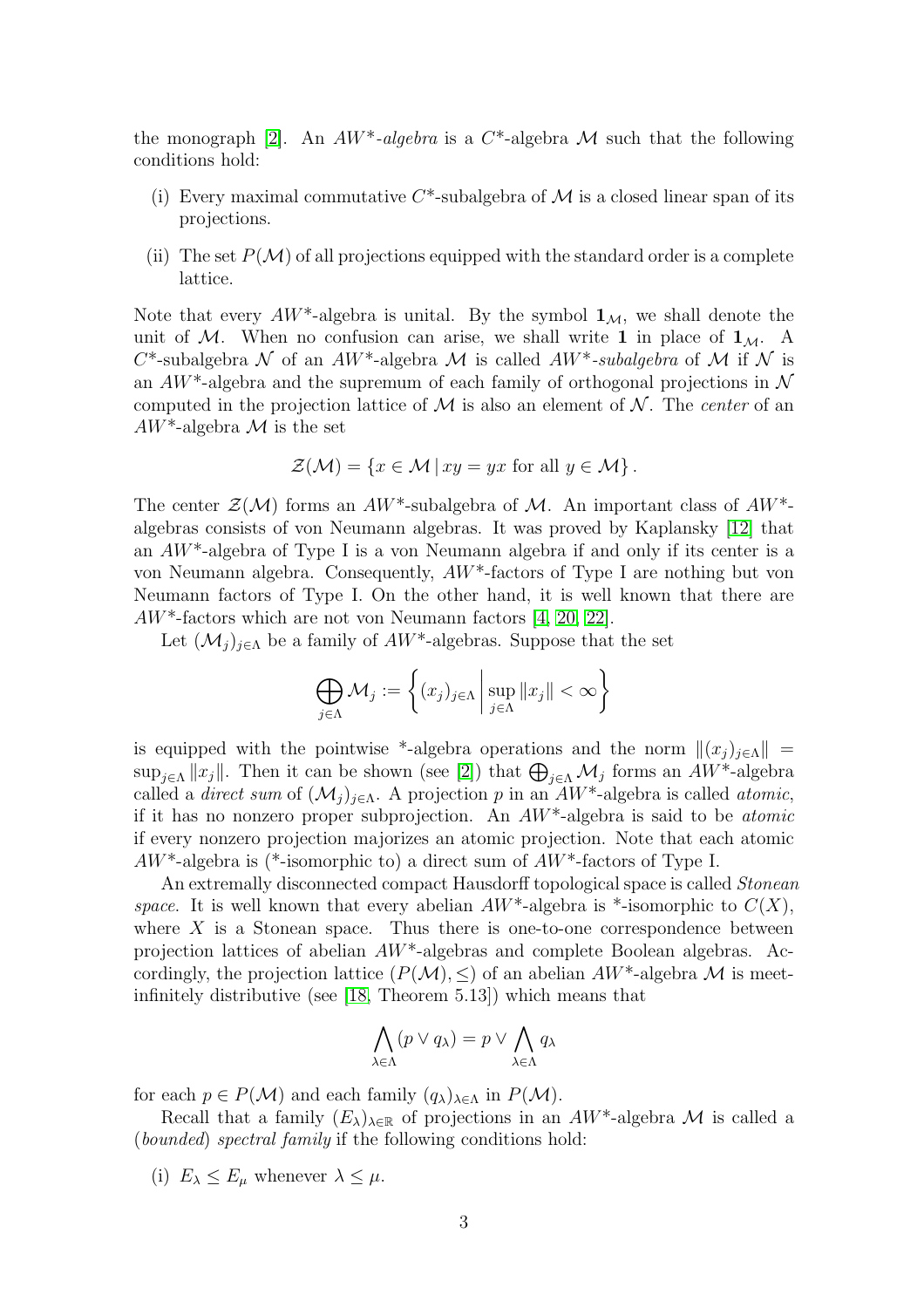- (ii)  $E_{\lambda} = \bigwedge_{\mu > \lambda} E_{\mu}$  for every  $\lambda \in \mathbb{R}$ .
- (iii) There is a positive real number  $\alpha$  such that  $E_{\lambda} = 0$  when  $\lambda < -\alpha$  and  $E_{\lambda} = 1$ when  $\lambda > \alpha$ .

It is part of the folklore of operator theory that there is a bijection between set of all spactral families in M and the self-adjoint part of M. The spectral family  $(E_{\lambda})_{\lambda\in\mathbb{R}}$ corresponds to  $x \in \mathcal{M}_{sa}$  if and only if  $xE_\lambda \leq \lambda E_\lambda$  and  $\lambda(1-E_\lambda) \leq x(1-E_\lambda)$  for each  $\lambda \in \mathbb{R}$ . In the sequel, we shall denote by  $(E_{\lambda}^{x})_{\alpha \in \mathbb{R}}$  the spectral family corresponding to  $x \in \mathcal{M}_{sa}$ . It turns out that  $E_{\lambda}^x$  belongs to the abelian  $AW^*$ -subalgebra of  $\mathcal M$ generated by  $\{1, x\}$ .

<span id="page-3-0"></span>**Lemma 2.1.** Let  $(\mathcal{M}_j)_{j\in\Lambda}$  be a family of AW\*-algebras and let  $\mathcal{M} = \bigoplus_{j\in\Lambda} \mathcal{M}_j$ . If  $(x_j)_{j \in \Lambda} \in \mathcal{M}_{sa}$ , then  $E_{\lambda}^{(x_j)_{j \in \Lambda}} = (E_{\lambda}^{x_j})$  $(\lambda^{x_j})_{j\in\Lambda}$  for every  $\lambda\in\mathbb{R}$ .

*Proof.* Is easy to see that that  $((E_{\lambda}^{x_j})$  $\lambda^{x_j})_{j\in\Lambda}$   $\lambda_{\in\mathbb{R}}$  is a spectral family. Since

$$
(x_j)_{j \in \Lambda} (E_{\lambda}^{x_j})_{j \in \Lambda} = (x_j E_{\lambda}^{x_j})_{j \in \Lambda} \leq \lambda (E_{\lambda}^{x_j})_{j \in \Lambda}
$$

and

$$
(x_j)_{j \in \Lambda} [\mathbf{1} - (E_{\lambda}^{x_j})_{j \in \Lambda}] = (x_j)_{j \in \Lambda} (\mathbf{1}_{\mathcal{M}_j} - E_{\lambda}^{x_j})_{j \in \Lambda} = (x_j (\mathbf{1}_{\mathcal{M}_j} - E_{\lambda}^{x_j}))_{j \in \Lambda}
$$
  
\n
$$
\geq \lambda (\mathbf{1}_{\mathcal{M}_j} - E_{\lambda}^{x_j})_{j \in \Lambda} = \lambda [\mathbf{1} - (E_{\lambda}^{x_j})_{j \in \Lambda}]
$$

 $\Box$ 

for every  $\lambda \in \mathbb{R}$ ,  $E_{\lambda}^{(x_j)_{j \in \Lambda}} = (E_{\lambda}^{x_j})$  $(\lambda^{x_j})_{j\in\Lambda}$  for every  $\lambda\in\mathbb{R}$ .

<span id="page-3-1"></span>**Lemma 2.2.** Let  $(\mathcal{M}_j)_{j \in \Lambda}$  be a family of  $AW^*$ -algebras and let  $\mathcal{M} = \bigoplus_{j \in \Lambda} \mathcal{M}_j$ . If  $(x_j)_{j\in\Lambda}, (y_j)_{j\in\Lambda} \in \mathcal{M}_{sa}$ , then  $(x_j)_{j\in\Lambda} \preceq (y_j)_{j\in\Lambda}$  if and only if  $x_j \preceq y_j$  for every  $j \in \Lambda$ .

*Proof.* Let  $\lambda \in \mathbb{R}$ . It is easy to see that  $(E_{\lambda}^{y_j})$  $(\mathcal{L}_{\lambda}^{y_j})_{j\in\Lambda}\leq (E_{\lambda}^{x_j})$  $(\mathcal{L}_{\lambda}^{x_j})_{j\in\Lambda}$  if and only if  $E_{\lambda}^{y_j} \leq E_{\lambda}^{x_j}$ λ for all  $j \in \Lambda$ . By Lemma [2.1,](#page-3-0)  $(x_j)_{j \in \Lambda} \preceq (y_j)_{j \in \Lambda}$  if and only if  $x_j \preceq y_j$  for every  $j \in \Lambda$ .

We have pointed out in the introduction that the spectral lattice of an  $AW^*$ algebra  $\mathcal M$  is a conditionally complete lattice. Let us note that suprema and infima can be described in terms of spectral families as follows. Let M be a nonempty set of  $\mathcal{M}_{sa}$ . If M is bounded above, then its supremum is a self-adjoint element with

$$
\left(E_{\lambda}^{\bigvee_{x \in M} x}\right)_{\lambda \in \mathbb{R}} = \left(\bigwedge_{x \in M} E_{\lambda}^{x}\right)_{\lambda \in \mathbb{R}}.
$$

If M is bounded below, then its infimum  $\bigwedge_{x\in M} x$  is a self-adjoint element with the spectral family

$$
\left(E_{\lambda}^{\bigwedge_{x \in M} x}\right)_{\lambda \in \mathbb{R}} = \left(\bigwedge_{\mu > \lambda} \bigvee_{x \in M} E_{\mu}^{x}\right)_{\lambda \in \mathbb{R}}.
$$

It was established in [\[3,](#page-13-4) Proposition 3.4] that suprema and infima of subsets of  $\mathcal{E}(\mathcal{M})$  considered in the spectral lattice of  $\mathcal M$  are the same as those computed in spectral sublattice  $(\mathcal{E}(\mathcal{M}), \preceq)$ . In addition, it was shown that similar results hold for sublattices  $(P(M), \preceq)$  and  $(M_+, \preceq)$  as well.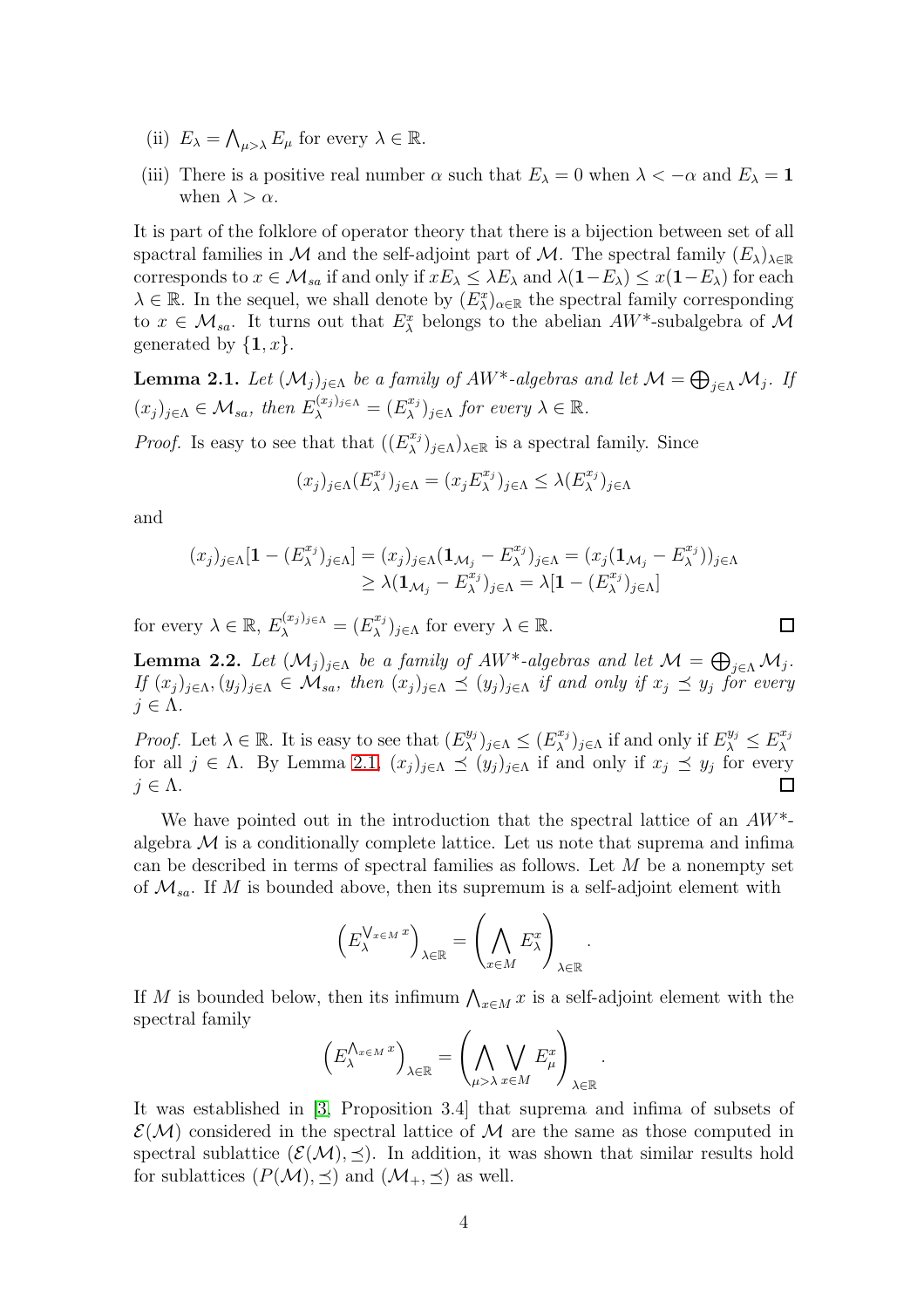<span id="page-4-0"></span>**Lemma 2.3.** If z is a central projection and  $x \in \mathcal{E}(\mathcal{M})$ , then  $zx = z \wedge x$ .

*Proof.* Consider an abelian  $AW^*$ -subalgebra N of M generated by  $\{z, x, 1\}$ . Then  $\mathcal{N} \simeq C(X)$ , where X is a Stonean space. Let  $f \in C(X)$  correspond to x. Since  $x \in \mathcal{E}(\mathcal{M}), 0 \leq f(t) \leq 1$  for all  $t \in X$ . Furthermore, there is a clopen set  $O \subset X$ such that  $\chi_O$  corresponds to z because z is a projection. The spectral order  $\preceq$ coincides with  $\leq$  on abelian algebras. It is easy to see that  $\chi_O \wedge f = \chi_O f$ . Thus  $z \wedge x = zx$  in the spectral lattice of N because a \*-isomorphism is a spectral order isomorphism. According to [\[3,](#page-13-4) Proposition 3.3], the infimum in the spectral lattice of N coincides with the infimum in the spectral lattice of M and so  $z \wedge x = zx$  in the spectral lattice of M.  $\Box$ 

<span id="page-4-2"></span>**Lemma 2.4.** Let  $(z_j)_{j\in\Lambda}$  be a family of mutually orthogonal central projections in an AW<sup>\*</sup>-algebra M. If  $x \in M_+$ , then

$$
\bigvee_{j\in\Lambda}z_jx=\left(\bigvee_{j\in\Lambda}z_j\right)x.
$$

*Proof.* First assume that  $x \in \mathcal{E}(\mathcal{M})$ . By Lemma [2.3,](#page-4-0)

$$
E_{\lambda}^{\bigvee_{j\in\Lambda}z_{j}x} = \bigwedge_{j\in\Lambda} E_{\lambda}^{z_{j}x} = \bigwedge_{j\in\Lambda} E_{\lambda}^{z_{j}\wedge x} = \bigwedge_{j\in\Lambda} \bigwedge_{\mu>\lambda} (E_{\mu}^{z_{j}} \vee E_{\mu}^{x}) = \bigwedge_{\mu>\lambda} \bigwedge_{j\in\Lambda} (E_{\mu}^{z_{j}} \vee E_{\mu}^{x}).
$$

Since an  $AW^*$ -subalgebra of M generated by

$$
\left\{E_{\lambda}^{z_j} \mid j \in \Lambda, \lambda \in \mathbb{R}\right\} \cup \left\{E_{\lambda}^x \mid \lambda \in \mathbb{R}\right\}
$$

is abelian,

$$
E_{\lambda}^{\bigvee_{j\in\Lambda}z_{j}x} = \bigwedge_{\mu>\lambda} \left[ \left( \bigwedge_{j\in\Lambda} E_{\mu}^{z_{j}} \right) \vee E_{\mu}^{x} \right] = \bigwedge_{\mu>\lambda} \left[ E_{\mu}^{\bigvee_{j\in\Lambda}z_{j}} \vee E_{\mu}^{x} \right]
$$

$$
= E_{\lambda}^{\bigvee_{j\in\Lambda}z_{j}\bigwedge_{x}x} = E_{\lambda}^{\bigvee_{j\in\Lambda}z_{j}\big)x}.
$$

Now let  $x \in \mathcal{M}_+$ . Then  $x = \alpha e$  for some  $\alpha \in (0, \infty)$  and  $e \in \mathcal{E}(\mathcal{M})$ . Hence

$$
\bigvee_{j\in\Lambda}z_jx=\alpha\bigvee_{j\in\Lambda}z_je=\alpha\left(\bigvee_{j\in\Lambda}z_j\right)e=\left(\bigvee_{j\in\Lambda}z_j\right)x.
$$

 $\Box$ 

The goal of following two propositions is to characterize scalar multiples of atomic projections by means of the spectral order.

<span id="page-4-1"></span>**Proposition 2.5** ([\[3,](#page-13-4) Proposition 3.7]). Let M be an AW<sup>\*</sup>-algebra and let  $x \in$  $\mathcal{E}(\mathcal{M})$  be nonzero. Then the following statements are equivalent:

- (i) There is  $\lambda \in (0,1]$  and an atomic projection  $e \in \mathcal{M}$  such that  $x = \lambda e$ .
- (ii) If  $y, z \in \mathcal{E}(\mathcal{M})$  satisfy  $y, z \preceq x$ , then  $y \preceq z$  or  $z \preceq y$ .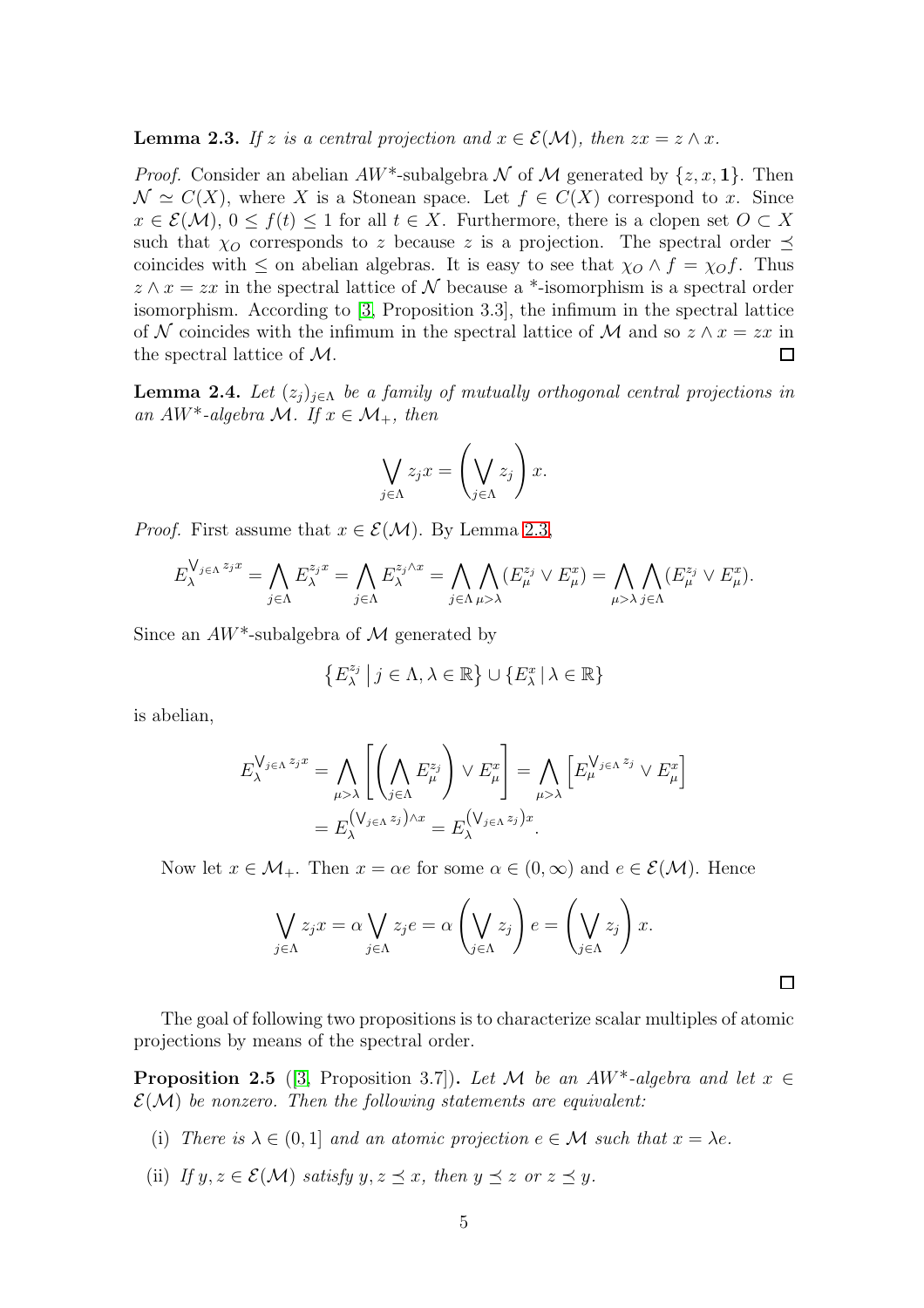<span id="page-5-1"></span>**Proposition 2.6.** Let M be an AW<sup>\*</sup>-algebra and let  $x \in M_+$  be nonzero. Then the following statements are equivalent:

- (i) There is  $\alpha > 0$  and an atomic projection  $e \in \mathcal{M}$  such that  $x = \alpha e$ .
- (ii) If  $y, z \in \mathcal{M}_+$  satisfy  $y, z \prec x$ , then  $y \prec z$  or  $z \prec y$ .

Proof. It follows directly from the previous proposition and [\[3,](#page-13-4) Lemma 3.1].  $\Box$ 

An element z in a lattice  $(P, \leq)$  is said to be *distributive* if

$$
z \vee (x \wedge y) = (z \vee x) \wedge (z \vee y).
$$

The set of all distributive elements in  $(P, \leq)$  is denoted by  $\mathcal{D}(P, \leq)$ . The next statement plays a fundamental role in our discussion of spectral order isomorphisms.

<span id="page-5-0"></span>**Proposition 2.7** ([\[3,](#page-13-4) Proposition 3.8]). Let  $M$  be an  $AW^*$ -algebra. Then

- (i)  $\mathcal{Z}(\mathcal{M})_{sa} = \mathcal{D}(\mathcal{M}_{sa}, \prec);$
- (ii)  $\mathcal{Z}(\mathcal{M})_+ = \mathcal{D}(\mathcal{M}_+, \preceq);$
- (iii)  $\mathcal{E}(\mathcal{Z}(\mathcal{M})) = \mathcal{D}(\mathcal{E}(\mathcal{M}), \prec).$

A bijection  $\tau: P(\mathcal{M}) \to P(\mathcal{N})$  between projection lattices of  $AW^*$ -algebras M and  $\mathcal N$  is called projection isomorphism if it preserves the order in both directions (i.e., for all  $p, q \in P(\mathcal{M})$ ,  $p \leq q$  if and only if  $\tau(p) \leq \tau(q)$ ). Let H and K be Hilbert spaces of dimension at least 3. By fundamental theorem of projective geometry [\[1,](#page-13-16) p. 203] and the result of Fillmore and Longstaff [\[6\]](#page-13-17), a form of projective isomorphisms is well known when  $\mathcal{M} = B(H)$  and  $\mathcal{N} = B(K)$ . An interesting result on projection isomorphisms was recently proved by Mori [\[16\]](#page-13-18). He described projection isomorphisms between projection lattices of von Neumann algebras by means of ring isomorphisms between algebras of locally measurable operators.

Let  $\tau : P(M) \to P(N)$  be a projection isomorphism. In the sequel, we shall denote by  $\Theta_{\tau}$  the bijection from  $\mathcal{M}_{sa}$  onto  $\mathcal{N}_{sa}$  defined by

$$
E_{\lambda}^{\Theta_{\tau}(x)} = \tau(E_{\lambda}^{x}).
$$

This map is indeed a spectral order isomorphism. Since  $\Theta_{\tau}(\mathcal{E}(\mathcal{M})) = \mathcal{E}(\mathcal{N})$  and  $\Theta_{\tau}(\mathcal{M}_{+}) = \mathcal{N}_{+}$ , corresponding restrictions of  $\Theta_{\tau}$  are spectral order isomorphisms  $\varphi : \mathcal{E}(\mathcal{M}) \to \mathcal{E}(\mathcal{N})$  and  $\psi : \mathcal{M}_+ \to \mathcal{N}_+$ .

An important example of a projection isomorphism is given by a restriction of Jordan \*-isomorphism. By a Jordan \*-isomorphism we mean a linear bijection  $\psi : \mathcal{M} \to \mathcal{N}$  such that, for all  $x \in \mathcal{M}$ ,  $\psi(x^2) = \psi(x)^2$  and  $\psi(x^*) = \psi(x)^*$ . If a projection isomorphism  $\tau$  is a restriction of a Jordan \*-isomorphism  $\psi : \mathcal{M} \to \mathcal{N}$ , then  $\Theta_{\tau}(x) = \psi(x)$  for all  $x \in M_{sa}$ . As  $\psi$  preserves orthogonality relation in both directions, a restriction of  $\psi$  is a spectral order orthoisomorphism.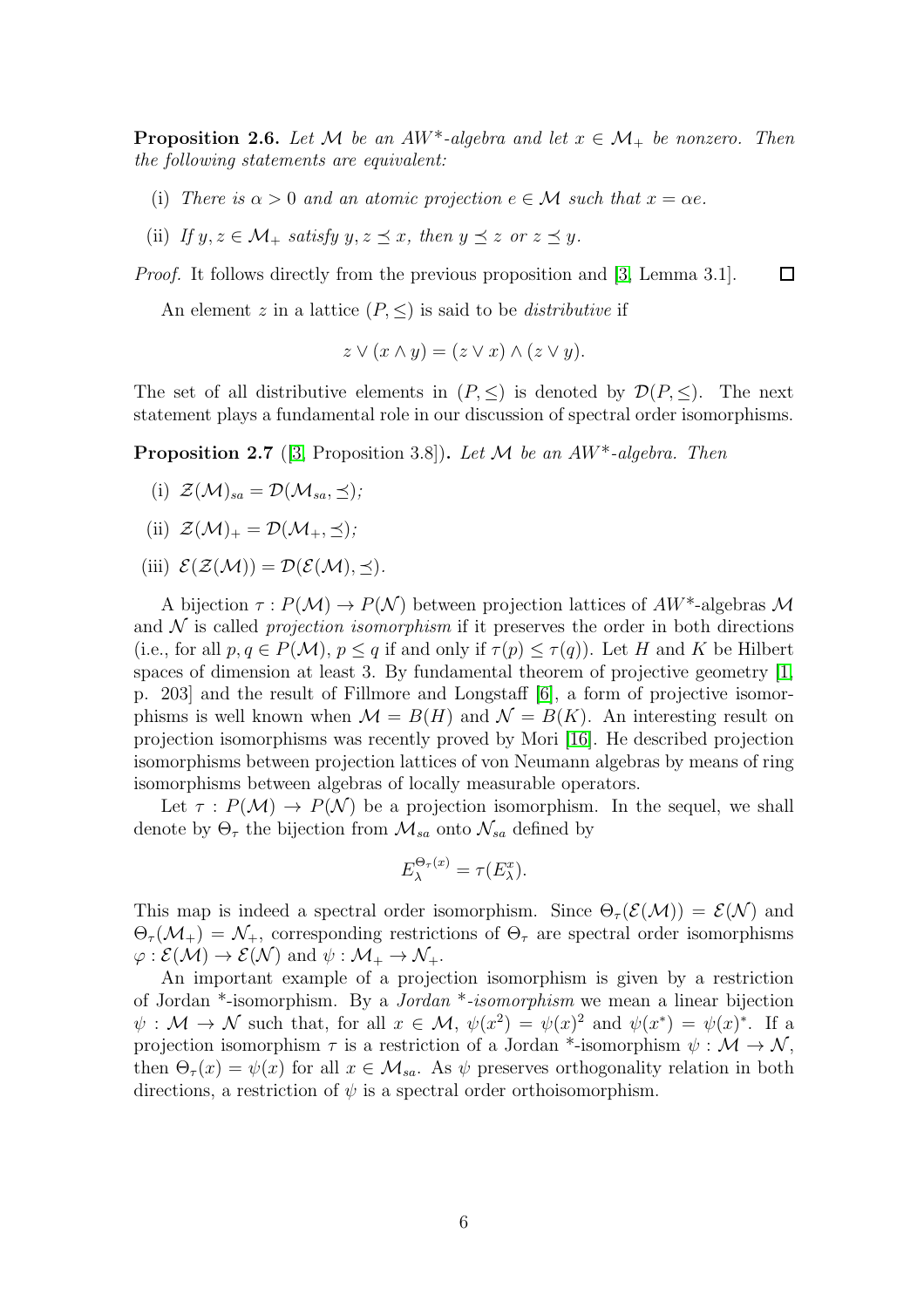### 3 Isomorphisms between lattices of effects

In the sequel, we shall denote by  $P_{at}(\mathcal{M})$  the set of all atomic projections in an  $AW^*$ -algebra M. The proof of the following lemma is based on arguments used in [\[15\]](#page-13-7).

<span id="page-6-0"></span>**Lemma 3.1.** Let M and N be  $AW^*$ -algebras. If  $\varphi : \mathcal{E}(\mathcal{M}) \to \mathcal{E}(\mathcal{N})$  is a spectral order isomorphism, then  $\varphi(P_{at}(\mathcal{M})) = P_{at}(\mathcal{N}).$ 

*Proof.* By Proposition [2.5,](#page-4-1)  $\varphi(M) = N$ , where

$$
M = \{\lambda p \mid p \in P_{at}(\mathcal{M}), \lambda \in (0, 1]\},
$$
  

$$
N = \{\lambda p \mid p \in P_{at}(\mathcal{N}), \lambda \in (0, 1]\}.
$$

The set of all maximal elements of  $(M, \preceq)$  (resp.  $(N, \preceq)$ ) is  $P_{at}(\mathcal{M})$  (resp.  $P_{at}(\mathcal{N})$ ). Thus  $\varphi(P_{at}(\mathcal{M})) = P_{at}(\mathcal{N}).$ 

Throughout the rest of this paper,  $(\mathcal{M}_i)_{i\in\Lambda}$  and  $(\mathcal{N}_k)_{k\in\Gamma}$  will be (nonempty) families of  $AW^*$ -factors. Let  $\delta_{jk}$  is the Kronecker delta. For each  $j \in \Lambda$  and  $k \in \Gamma$ , we set

<span id="page-6-2"></span><span id="page-6-1"></span>
$$
z_j = (\delta_{jl} \mathbf{1}_{\mathcal{M}_l})_{l \in \Lambda},\tag{1}
$$

$$
w_k = (\delta_{kl} \mathbf{1}_{\mathcal{N}_l})_{l \in \Gamma}.
$$
\n<sup>(2)</sup>

Note that elements  $z_j$  and  $w_k$  belong to the center of  $\bigoplus_{j\in\Lambda}M_j$  and  $\bigoplus_{k\in\Gamma}\mathcal{N}_k$ , respectively.

<span id="page-6-3"></span>**Theorem 3.2.** Let  $\mathcal{M} = \bigoplus_{j \in \Lambda} \mathcal{M}_j$  and  $\mathcal{N} = \bigoplus_{k \in \Gamma} \mathcal{N}_k$ . If  $\Phi : \mathcal{E}(\mathcal{M}) \to \mathcal{E}(\mathcal{N})$  is a spectral order isomorphism, then there are a bijection  $\pi : \Gamma \to \Lambda$  and a family  $(\varphi_j)_{j\in\Lambda}$  of spectral order isomorphisms  $\varphi_j:\mathcal{E}(\mathcal{M}_j)\to\mathcal{E}(\mathcal{N}_{\pi^{-1}(j)})$  such that

$$
\Phi((x_j)_{j\in\Lambda})=(\varphi_{\pi(k)}(x_{\pi(k)}))_{k\in\Gamma}.
$$

*Proof.* Using Proposition [2.7,](#page-5-0) we see that  $\Phi(\mathcal{E}(\mathcal{Z}(\mathcal{M}))) = \mathcal{E}(\mathcal{Z}(\mathcal{N}))$ . Since  $\mathcal{Z}(\mathcal{M}) =$  $\bigoplus_{j\in\Lambda}\mathcal{Z}(\mathcal{M}_j)$  and each  $\mathcal{Z}(\mathcal{M}_j)$  is \*-isomorphic to  $\mathbb{C}, \mathcal{Z}(\mathcal{M})$  is an atomic  $AW^*$ algebra. Similarly,  $\mathcal{Z}(\mathcal{N})$  is an atomic  $AW^*$ -algebra. Furthermore, Lemma [3.1](#page-6-0) establishes that

$$
\Phi(P_{at}(\mathcal{Z}(\mathcal{M})))=P_{at}(\mathcal{Z}(\mathcal{N})).
$$

Let  $z_i$  and  $w_k$  be elements defined in [\(1\)](#page-6-1) and [\(2\)](#page-6-2), respectively. Clearly,

$$
P_{at}(\mathcal{Z}(\mathcal{M})) = \{z_j \mid j \in \Lambda\} \quad \text{and} \quad P_{at}(\mathcal{Z}(\mathcal{N})) = \{w_k \mid k \in \Gamma\}.
$$

It follows from  $\Phi(P_{at}(\mathcal{Z}(\mathcal{M}))) = P_{at}(\mathcal{Z}(\mathcal{N}))$  that there is a bijection  $\pi : \Gamma \to \Lambda$  such that  $\Phi(z_j) = w_{\pi^{-1}(j)}$  for all  $j \in \Lambda$ . If  $x \in z_j \mathcal{E}(\mathcal{M})$ , then

$$
\Phi(x) = \Phi(z_j x) = \Phi(z_j \wedge x) = w_{\pi^{-1}(j)} \wedge \Phi(x) = w_{\pi^{-1}(j)} \Phi(x) \in w_{\pi^{-1}(j)} \mathcal{E}(\mathcal{N})
$$

by Lemma [2.3.](#page-4-0) On the other hand, if  $y \in w_{\pi^{-1}(i)}\mathcal{E}(\mathcal{N})$ , then

$$
\Phi(z_j \Phi^{-1}(y)) = \Phi(z_j \wedge \Phi^{-1}(y)) = w_{\pi^{-1}(j)} \wedge y = y.
$$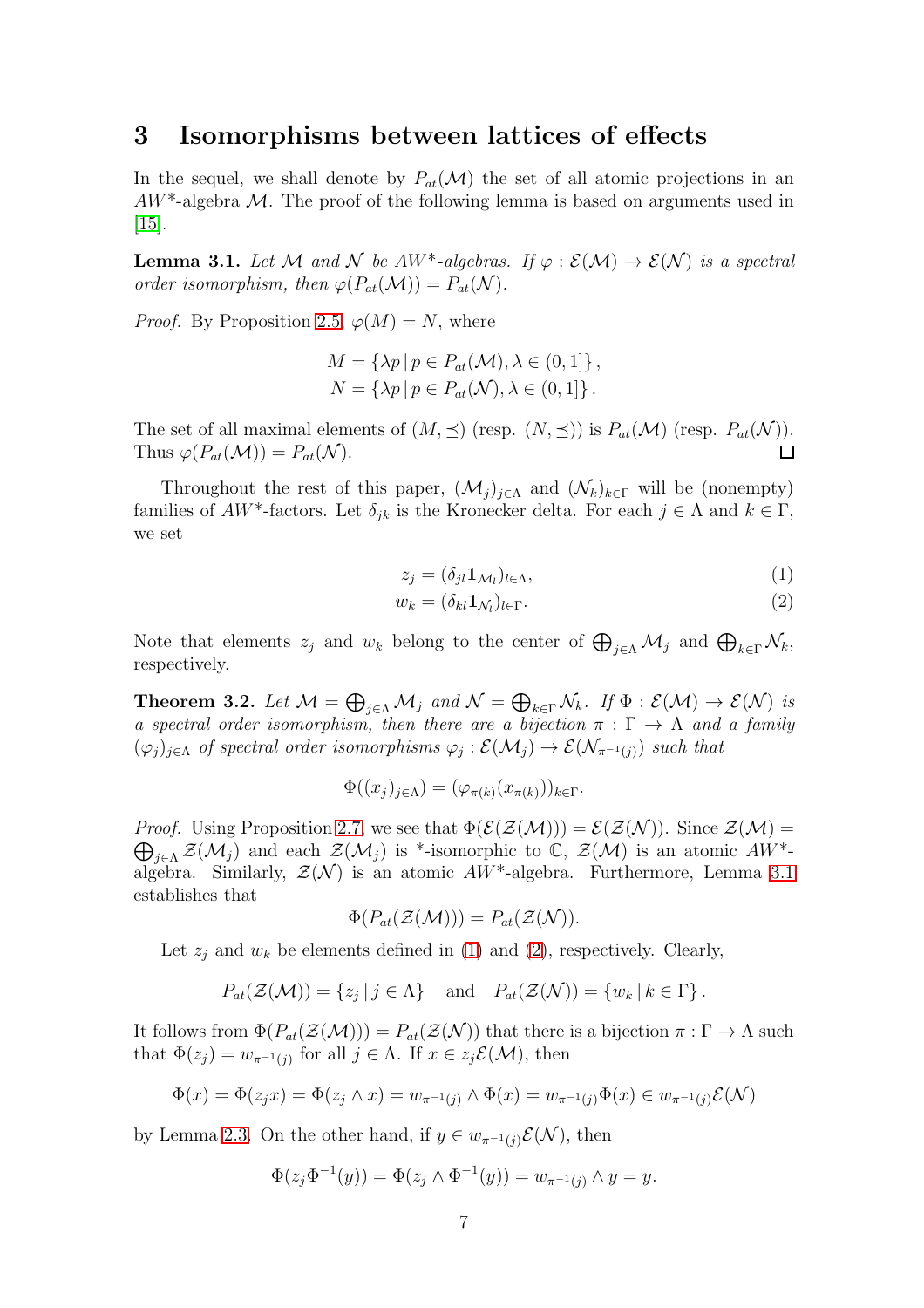This shows that  $\Phi(z_j\mathcal{E}(\mathcal{M}))=w_{\pi^{-1}(j)}\mathcal{E}(\mathcal{N})$  for all  $j\in\Lambda$ . In other words, there is a family  $(\varphi_j)_{j\in\Lambda}$  of spectral order isomorphisms  $\varphi_j:\mathcal{E}(\mathcal{M}_j)\to\mathcal{E}(\mathcal{N}_{\pi^{-1}(j)})$  such that

$$
\Phi(z_l(x_k)_{k\in\Lambda})=w_{\pi^{-1}(l)}(\varphi_{\pi(k)}(x_{\pi(k)}))_{k\in\Gamma}
$$

for all  $l \in \Lambda$ . According to Lemma [2.4,](#page-4-2)

$$
\Phi((x_j)_{j \in \Lambda}) = \Phi(\bigvee_{l \in \Lambda} z_l(x_j)_{j \in \Lambda}) = \bigvee_{l \in \Lambda} \Phi(z_l(x_j)_{j \in \Lambda}) = \bigvee_{l \in \Lambda} w_{\pi^{-1}(l)}(\varphi_{\pi(k)}(x_{\pi(k)}))_{k \in \Gamma}
$$
\n
$$
= \left(\bigvee_{l \in \Lambda} w_{\pi^{-1}(l)}\right) (\varphi_{\pi(k)}(x_{\pi(k)}))_{k \in \Gamma} = (\varphi_{\pi(k)}(x_{\pi(k)}))_{k \in \Gamma}.
$$

It was shown in [\[3,](#page-13-4) Corollary 4.2] (see also [\[13,](#page-13-8) [15\]](#page-13-7) for the special case of automorphisms) that if  $\varphi : \mathcal{E}(\mathcal{M}) \to \mathcal{E}(\mathcal{N})$  is a spectral order isomorphism, where M and N are  $AW^*$ -factors of Type I, then there are a projection isomorphism  $\tau: P(\mathcal{M}) \to P(\mathcal{N})$  and a bijection  $f: [0,1] \to [0,1]$  such that  $\varphi(x) = \Theta_{\tau}(f(x))$  for all  $x \in \mathcal{E}(\mathcal{M})$ . With this fact in mind, Theorem [3.2](#page-6-3) leads immediately to a complete description of spectral order isomorphisms between spectral sublattices of all effects of direct sums of Type I factors. We formulate an explicit statement in the case of direct sums of full matrix algebras. Of course, the special case of general matrix algebras is covered by this result.

Corollary 3.3. Let  $\mathcal{M} = \bigoplus_{j \in \Lambda} B(\mathbb{C}^{m_j})$  and  $\mathcal{N} = \bigoplus_{k \in \Gamma} B(\mathbb{C}^{n_k})$ , where  $m_j$  and  $n_k$ are natural numbers for each  $j \in \Lambda$  and each  $k \in \Gamma$ . If  $\Phi : \mathcal{E}(\mathcal{M}) \to \mathcal{E}(\mathcal{N})$  is a spectral order isomorphism, then there are a bijection  $\pi : \Gamma \to \Lambda$  with  $m_i = n_{\pi^{-1}(i)}$ for all  $j \in \Lambda$ , a family  $(f_j)_{j \in \Lambda}$  of strictly increasing bijections  $f_j : [0,1] \to [0,1]$ , and a family  $(\tau_j)_{j\in\Lambda}$  of projection automorphisms  $\tau_j : P(B(\mathbb{C}^{m_j})) \to P(B(\mathbb{C}^{m_j}))$  such that

$$
\Phi((x_j)_{j\in\Lambda}) = (\Theta_{\tau_{\pi(k)}}(f_{\pi(k)}(x_{\pi(k)})))_{k\in\Gamma}.
$$

Proof. Theorem [3.2](#page-6-3) together with [\[3,](#page-13-4) Corollary 4.2] ensure the existence of a bijection  $\pi : \Gamma \to \Lambda$ , a family  $(f_j)_{j \in \Lambda}$  of strictly increasing bijections  $f_j : [0,1] \to [0,1]$ , and a family  $(\tau_j)_{j\in\Lambda}$  of projection isomorphisms  $\tau_j : \mathcal{E}(B(\mathbb{C}^{m_j})) \to \mathcal{E}(B(\mathbb{C}^{n_{\pi^{-1}(j)}}))$ such that

$$
\Phi((x_j)_{r \in \Lambda}) = (\Theta_{\tau_{\pi(k)}}(f_{\pi(k)}(x_{\pi(k)})))_{k \in \Gamma}.
$$

As there is a projection isomorphism  $\tau_r : \mathcal{E}(B(\mathbb{C}^{m_r})) \to \mathcal{E}(B(\mathbb{C}^{n_{\pi^{-1}(r)}}))$ , we have  $m_r = n_{\pi^{-1}(r)}$ . П

The next simple consequence of Theorem [3.2](#page-6-3) is the following description of spectral order orthoisomorphisms.

**Corollary 3.4.** Suppose that  $\mathcal{M} = \bigoplus_{j \in \Lambda} \mathcal{M}_j$  and  $\mathcal{N} = \bigoplus_{k \in \Gamma} \mathcal{N}_k$  are  $AW^*$ -algebras without Type I<sub>2</sub> direct summand. If  $\tilde{\Phi}: \mathcal{E}(\mathcal{M}) \to \mathcal{E}(\mathcal{N})$  is a spectral order orthoisomorphism, then there are a bijection  $\pi : \Gamma \to \Lambda$ , a family  $(\psi_j)_{j \in \Lambda}$  of Jordan \*-isomorphisms  $\psi_j: \mathcal{M}_j \to \mathcal{N}_{\pi^{-1}(j)}$ , and a family  $(f_j)_{j \in \Lambda}$  of strictly increasing bijections  $f_j : [0,1] \to [0,1]$  such that

$$
\Phi((x_j)_{j\in\Lambda})=(\psi_{\pi(k)}(f_{\pi(k)}(x_{\pi(k)})))_{k\in\Gamma}.
$$

*Proof.* The proof follows immediately from [\[3,](#page-13-4) Corollary 5.2] and Theorem [3.2.](#page-6-3)  $\Box$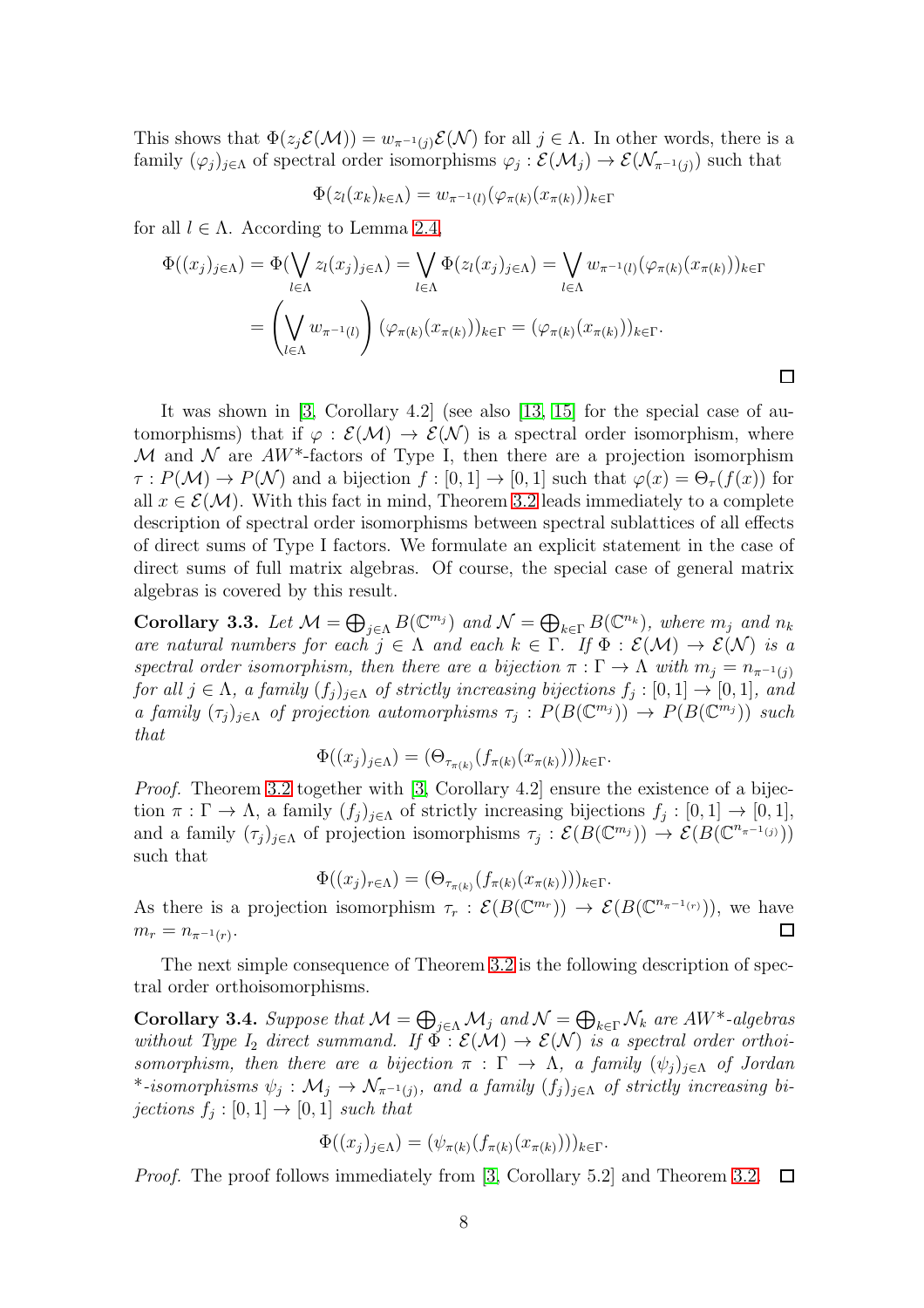# 4 Isomorphisms between lattices of positive elements

<span id="page-8-0"></span>**Theorem 4.1.** Let  $\mathcal{M} = \bigoplus_{j \in \Lambda} \mathcal{M}_j$  and  $\mathcal{N} = \bigoplus_{k \in \Gamma} \mathcal{N}_k$ . If  $\Phi : \mathcal{M}_+ \to \mathcal{N}_+$  is a spectral order isomorphism, then there are a bijection  $\pi : \Gamma \to \Lambda$  and a family  $(\varphi_j)_{j\in\Lambda}$  of spectral order isomorphisms  $\varphi_j$  from the positive part of  $\mathcal{M}_j$  onto positive part of  $\mathcal{N}_{\pi^{-1}(i)}$  such that

$$
\Phi((x_j)_{j \in \Lambda}) = (\varphi_{\pi(k)}(x_{\pi(k)}))_{k \in \Gamma}.
$$

*Proof.* It follows from Proposition [2.7](#page-5-0) that  $\Phi(\mathcal{Z}(\mathcal{M})_+) = \mathcal{Z}(\mathcal{N})_+$ . Thus a restriction of  $\Phi$  is a spectral order isomorphism from  $\mathcal{Z}(\mathcal{M})_+$  onto  $\mathcal{Z}(\mathcal{N})_+$ . Since M and N are direct sums of factors,  $\mathcal{Z}(\mathcal{M})$  and  $\mathcal{Z}(\mathcal{N})$  are atomic  $AW^*$ -algebras. Let  $z_i$ and  $w_k$  be elements defined in [\(1\)](#page-6-1) and [\(2\)](#page-6-2), respectively. Suppose that  $j \in \Lambda$ . By Proposition [2.6,](#page-5-1) for each  $\lambda \in (0,\infty)$ , there are  $k \in \Gamma$  and a positive number  $f_i(\lambda)$ such that  $\Phi(\lambda z_i) = f_i(\lambda) w_k$ . We show that k does not depend on  $\lambda$ . For this, choose  $\lambda, \mu \in (0, \infty)$ . Then

$$
f_j(\max\{\lambda,\mu\})w_m = \Phi(\max\{\lambda,\mu\}z_j) = \Phi(\lambda z_j \vee \mu z_j) = f_j(\lambda)w_k \vee f_j(\mu)w_l
$$

for some k, l,  $m \in \Gamma$ . If  $k \neq l$ , then we see from [\[3,](#page-13-4) Lemma 3.5] that  $f_i(\lambda) = 0$  or  $f_j(\mu) = 0$  which is a contradiction. Consequently, there are a permutation  $\pi : \Gamma \to \Lambda$ and a family  $(f_j)_{j\in\Lambda}$  of strictly increasing bijections  $f_j : [0, \infty) \to [0, \infty)$  such that

$$
\Phi(\lambda z_j) = f_j(\lambda) w_{\pi^{-1}(j)}
$$

for all  $\lambda \in [0, \infty)$  and all  $j \in \Lambda$ .

Let  $(x_j)_{j\in\Lambda}$  belong to  $\mathcal{M}_+$ . Then there is  $c\in(0,\infty)$  such that  $x_j \preceq c\mathbf{1}_{\mathcal{M}_j}$  for all  $j \in \Lambda$ . We observe that, for each  $j \in \Lambda$ ,

$$
f_j^{-1}(c)z_j = \Phi^{-1}(cw_{\pi^{-1}(j)}) \preceq \Phi^{-1}(c\mathbf{1}_{\mathcal{N}})
$$

and so  $0 \le f_j^{-1}(c)z_j \le \Phi^{-1}(c\mathbf{1}_{\mathcal{N}})$ . Hence

$$
\sup_{j\in\Lambda}f_j^{-1}(c)=\sup_{j\in\Lambda}\left\|f_j^{-1}(c)z_j\right\|\leq\left\|\Phi^{-1}(c\mathbf{1}_{\mathcal{N}})\right\|<\infty.
$$

As  $f_j^{-1}$  defines a spectral order automorphism of the positive part of  $\mathcal{M}_j$ ,

$$
f_j^{-1}(x_j) \preceq f_j^{-1}(c) \mathbf{1}_{\mathcal{M}_j} \preceq \left\| \Phi^{-1}(c \mathbf{1}_{\mathcal{N}}) \right\| \mathbf{1}_{\mathcal{M}_j}
$$

which implies that

$$
\sup_{j\in\Lambda}||f_j^{-1}(x_j)|| \le ||\Phi^{-1}(c\mathbf{1}_{\mathcal{N}})|| < \infty.
$$

This allows us to conclude that  $(f_j^{-1}(x_j))_{j\in\Lambda} \in \mathcal{M}_+$ . Therefore, a map  $\Psi : \mathcal{M}_+ \to$  $\mathcal{N}_+$  given by

$$
\Psi((x_j)_{j \in \Lambda}) = \Phi((f_j^{-1}(x_j))_{j \in \Lambda})
$$

for all  $(x_j)_{j\in\Lambda} \in \mathcal{M}_+$  is well defined. It is easy to see that  $\Psi$  is a spectral order isomorphism. Moreover,  $\Psi(\lambda z_j) = \lambda w_{\pi^{-1}(j)}$  for all  $j \in \Lambda$  and all  $\lambda \in [0, \infty)$ .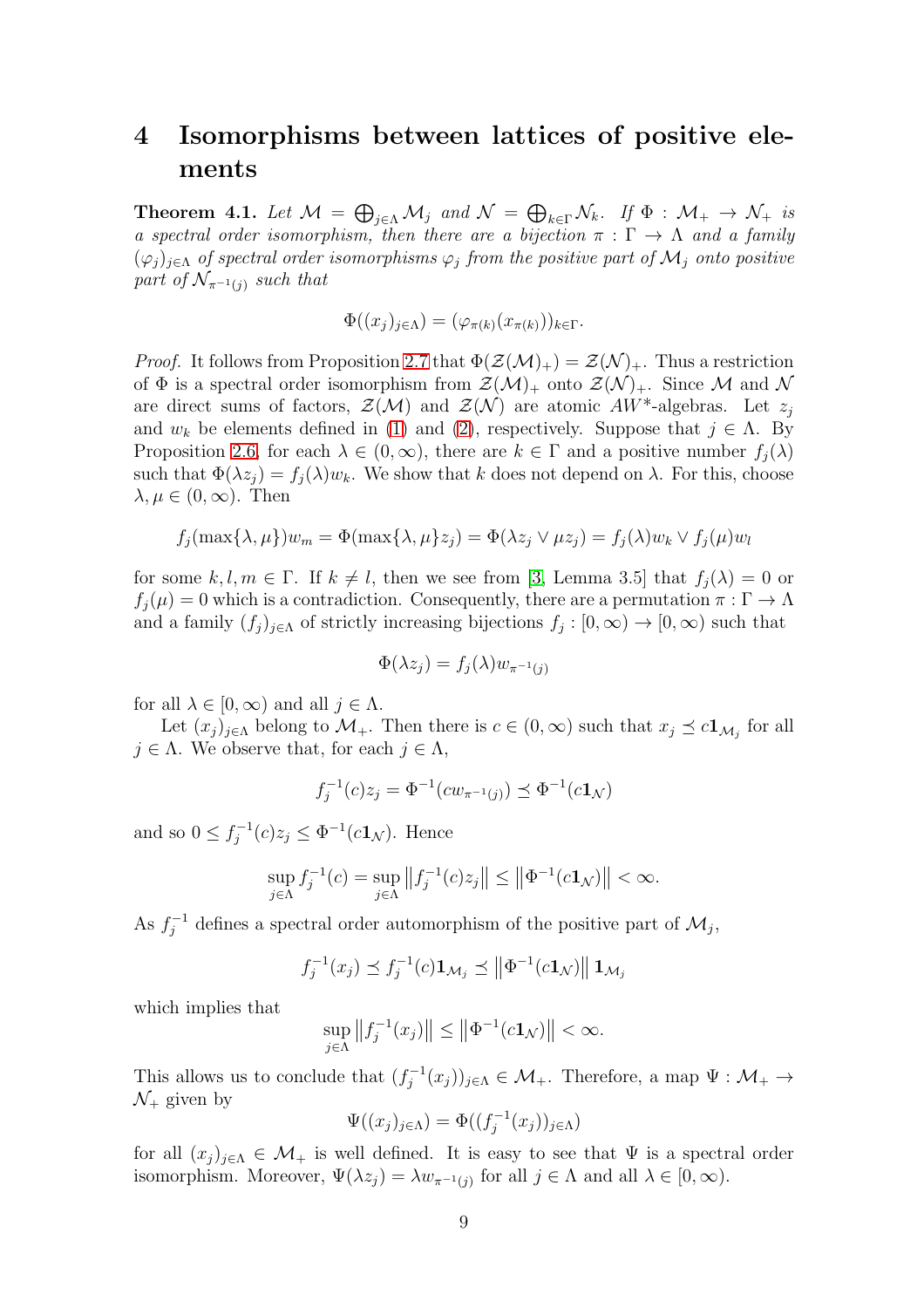Suppose that  $x \in z_j \mathcal{M}_+$ . Then there are  $\alpha \in (0,\infty)$  and  $e \in z_j \mathcal{E}(\mathcal{M})$  such that  $x = \alpha e$ . Using Lemma [2.3](#page-4-0) and the fact that  $\Psi$  is a spectral order isomorphism,

$$
\Psi(x) = \Psi(\alpha(z_j \wedge e)) = \Psi((\alpha z_j) \wedge (\alpha e)) = (\alpha w_{\pi^{-1}(j)}) \wedge \Psi(x) = \alpha \left[ w_{\pi^{-1}(j)} \wedge \frac{1}{\alpha} \Psi(x) \right].
$$

As

$$
\Psi(\alpha \mathbf{1}_{\mathcal{M}}) = \Psi(\bigvee_{j \in \Lambda} \alpha z_j) = \bigvee_{j \in \Lambda} \Psi(\alpha z_j) = \bigvee_{j \in \Lambda} \alpha w_{\pi^{-1}(j)} = \alpha \mathbf{1}_{\mathcal{N}},
$$

we have  $\frac{1}{\alpha}\Psi(x) \in \mathcal{E}(\mathcal{N})$ . It follows from Lemma [2.3](#page-4-0) that  $\Psi(x) = w_{\pi^{-1}(j)}\Psi(x)$ . Similarly, we show that  $\Psi^{-1}(y) \in z_j \mathcal{M}_+$  whenever  $y \in w_{\pi^{-1}(j)} \mathcal{N}_+$ . This proves that  $\Psi(z_i\mathcal{M}_+) = w_{\pi^{-1}(i)}\mathcal{N}_+$  for all  $j \in \Lambda$  and so

$$
\Psi(z_j(x_k)_{k\in\Lambda})=w_{\pi^{-1}(j)}(\psi_{\pi(k)}(x_{\pi(k)}))_{k\in\Gamma}
$$

for some family  $(\psi_j)_{j\in\Lambda}$  of spectral order isomorphisms  $\psi_j$  from the positive part of  $\mathcal{M}_j$  onto the positive part of  $\mathcal{N}_{\pi^{-1}(j)}$ . By Lemma [2.4,](#page-4-2)

$$
\Psi((x_k)_{k \in \Lambda}) = \Psi(\bigvee_{j \in \Lambda} z_j(x_k)_{k \in \Lambda}) = \bigvee_{j \in \Lambda} \Psi(z_j(x_k)_{k \in \Lambda}) = \bigvee_{j \in \Lambda} w_{\pi^{-1}(j)}(\psi_{\pi(k)}(x_{\pi(k)}))_{k \in \Gamma}
$$

$$
= \left(\bigvee_{j \in \Lambda} w_{\pi^{-1}(j)}\right) (\psi_{\pi(k)}(x_{\pi(k)}))_{k \in \Gamma} = (\psi_{\pi(k)}(x_{\pi(k)}))_{k \in \Gamma}.
$$

 $\Box$ 

As in the case of effects, one can formulate the following corollaries.

Corollary 4.2. Let  $\mathcal{M} = \bigoplus_{j \in \Lambda} B(\mathbb{C}^{m_j})$  and  $\mathcal{N} = \bigoplus_{k \in \Gamma} B(\mathbb{C}^{n_k})$ , where  $m_j$  and  $n_k$ are natural numbers for each  $j \in \Lambda$  and each  $k \in \Gamma$ . If  $\Phi : \mathcal{M}_+ \to \mathcal{N}_+$  is a spectral order isomorphism, then there are a bijection  $\pi : \Gamma \to \Lambda$  with  $m_j = n_{\pi^{-1}(j)}$  for all  $j \in \Lambda$ , a family  $(f_j)_{j \in \Lambda}$  of strictly increasing bijections  $f_j : [0, \infty) \to [0, \infty)$ , and a  $family (\tau_j)_{j\in\Lambda}$  of projection automorphisms  $\tau_j: P(B(\mathbb{C}^{m_j})) \to P(B(\mathbb{C}^{m_j}))$  such that

$$
\Phi((x_j)_{j\in\Lambda}) = (\Theta_{\tau_{\pi(k)}}(f_{\pi(k)}(x_{\pi(k)})))_{k\in\Gamma}.
$$

Proof. The corollary is a direct consequence of [\[3,](#page-13-4) Theorem 4.5] and Theorem [4.1.](#page-8-0) П

**Corollary 4.3.** Suppose that  $\mathcal{M} = \bigoplus_{j \in \Lambda} \mathcal{M}_j$  and  $\mathcal{N} = \bigoplus_{k \in \Gamma} \mathcal{N}_k$  are  $AW^*$ -algebras without Type I<sub>2</sub> direct summand. If  $\Phi : \mathcal{M}_+ \to \mathcal{N}_+$  be a spectral order orthoisomorphism. Then there are a bijection  $\pi : \Gamma \to \Lambda$ , a family  $(\psi_j)_{j \in \Lambda}$  of Jordan \*-isomorphisms  $\psi_j: \mathcal{M}_j \to \mathcal{N}_j$ , and a family  $(f_j)_{j \in \Lambda}$  of strictly increasing bijections  $f_j : [0, \infty) \to [0, \infty)$  such that

$$
\Phi((x_j)_{j\in\Lambda})=(\psi_{\pi(k)}(f_{\pi(k)}(x_{\pi(k)})))_{k\in\Gamma}.
$$

Proof. The proof follows immediately from [\[3,](#page-13-4) Corollary 5.4] and Theorem [4.1.](#page-8-0) 口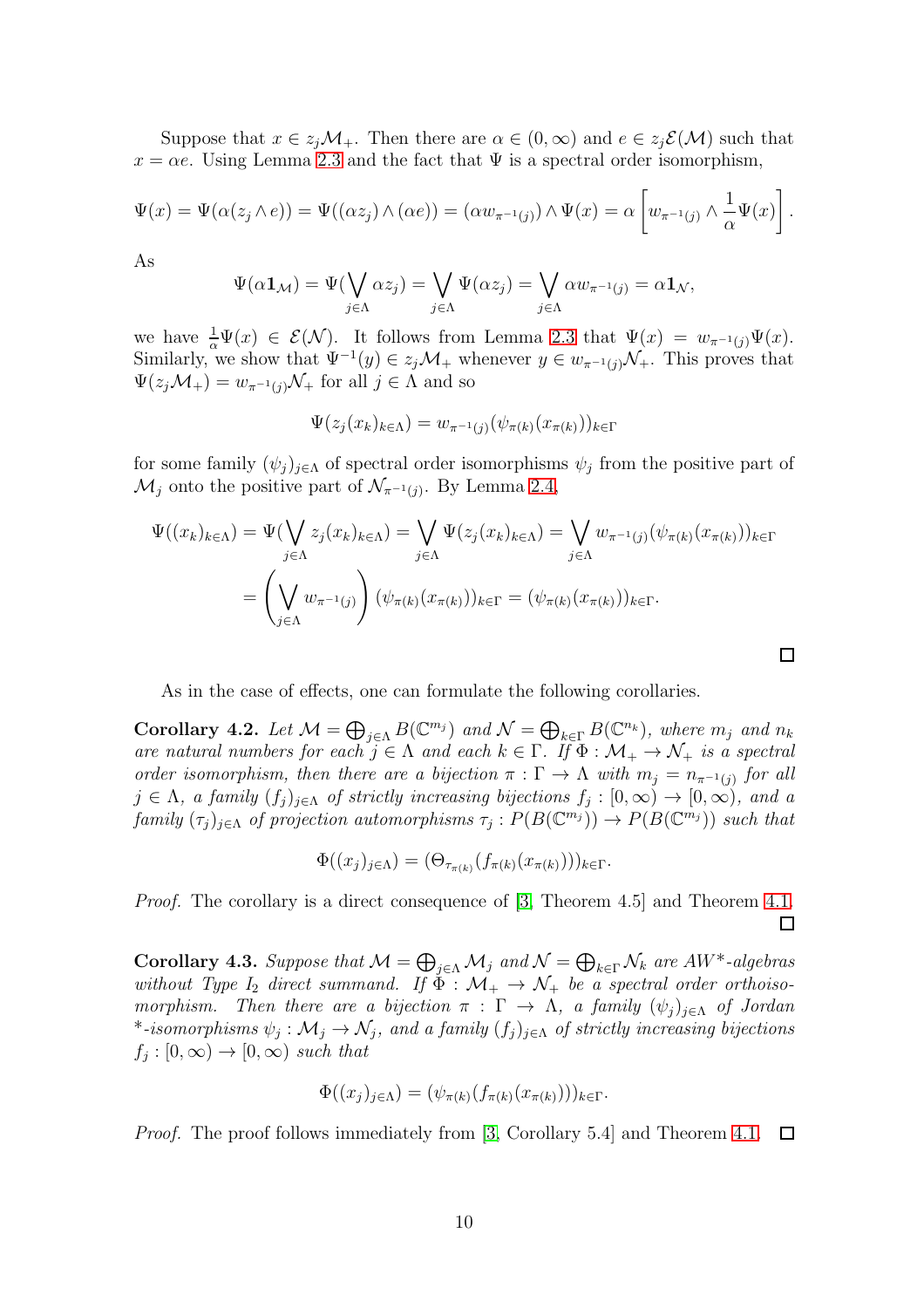### 5 Isomorphisms between spectral lattices

Let us fix a notation. By  $x^+$  and  $x^-$  we denote, respectively, the positive part and the negative part of a self-adjoint element x in an  $AW^*$ -algebra. First, we recall a useful lemma proved in [\[3\]](#page-13-4).

<span id="page-10-0"></span>**Lemma 5.1** ([\[3,](#page-13-4) Lemma 5.5]). Let  $\varphi : \mathcal{M} \to \mathcal{N}$  be a spectral order isomorphism between AW<sup>\*</sup>-algebras M and N with  $\varphi(0) = 0$ . If  $x \in M_{sa}$ , then  $\varphi(x)^{+} = \varphi(x^{+})$ and  $\varphi(x)^{-} = -\varphi(-(x^{-}))$ .

We can now state the main result of this paper.

<span id="page-10-1"></span>**Theorem 5.2.** Let  $\mathcal{M} = \bigoplus_{j \in \Lambda} \mathcal{M}_j$  and  $\mathcal{N} = \bigoplus_{k \in \Gamma} \mathcal{N}_k$ . If  $\Phi : \mathcal{M}_{sa} \to \mathcal{N}_{sa}$  is a spectral order isomorphism, then there are a bijection  $\pi : \Gamma \to \Lambda$  and a family  $(\varphi_j)_{j\in\Lambda}$  of spectral order isomorphisms  $\varphi_j$  from the self-adjoint part of  $\mathcal{M}_j$  onto self-adjoint part of  $\mathcal{N}_{\pi^{-1}(j)}$  such that

$$
\Phi((x_j)_{j\in\Lambda})=(\varphi_{\pi(k)}(x_{\pi(k)}))_{k\in\Gamma}.
$$

*Proof.* By Proposition [2.7,](#page-5-0)  $\Phi$  restricts to a spectral order isomorphism from the atomic  $AW^*$ -algebra  $\mathcal{Z}(\mathcal{M})_{sa}$  onto the atomic  $AW^*$ -algebra  $\mathcal{Z}(\mathcal{N})_{sa}$ . Combining Lemma [2.2](#page-3-1) with [\[3,](#page-13-4) Lemma 3.1], we see that the map

$$
x \mapsto \Phi(x) - \Phi(0)
$$

is a spectral order isomorphism from  $\mathcal{M}_{sa}$  onto  $\mathcal{N}_{sa}$  because  $\Phi(0)$  is a central element and so  $\Phi(0) = (\alpha_j \mathbf{1}_{\mathcal{N}_j})$  for some family  $(\alpha_j)_{j \in \Lambda}$  of real numbers. Therefore, we can assume without loss of generality that  $\Phi(0) = 0$ . Using this assumption, we have  $\Phi(\mathcal{M}_+) = \mathcal{N}_+$  and  $\Phi(\mathcal{M}_-) = \mathcal{N}_-$ , where  $\mathcal{M}_- = -\mathcal{M}_+$  and  $\mathcal{N}_- = -\mathcal{N}_+$ . By Theorem [4.1](#page-8-0) and [\[3,](#page-13-4) Theorem 4.5], there are a family  $(g_j)_{j\in\Lambda}$  of strictly increasing bijections  $g_j : [0, \infty) \to [0, \infty)$  and a permutation  $\pi : \Gamma \to \Lambda$  such that

$$
\Phi(\lambda z_j) = g_j(\lambda) w_{\pi^{-1}(j)}
$$

for all  $\lambda \in [0,\infty)$  and all  $j \in \Lambda$ , where  $z_j$  and  $w_k$  are elements defined in [\(1\)](#page-6-1) and [\(2\)](#page-6-2), respectively.

Set  $\Psi(x) = -\Phi(-x), x \in \mathcal{M}_{sa}$ . Then  $\Psi : \mathcal{M}_{sa} \to \mathcal{N}_{sa}$  is a spectral order isomorphism from  $\mathcal{M}_{sa}$  onto  $\mathcal{N}_{sa}$  because the multiplication by  $-1$  is order-reversing. Furthermore,  $\Psi(0) = 0$ ,  $\Psi(\mathcal{M}_+) = \mathcal{N}_+$ , and  $\Psi(\mathcal{M}_-) = \mathcal{N}_-$ . If  $\lambda \leq 0$ , then we conclude from the above discussion that  $\Psi(\lambda z_j) = -g_j(-\lambda)w_{\pi^{-1}(j)}$  for each  $j \in \Lambda$ . If  $\lambda \geq 0$ , then we obtain from Theorem [4.1,](#page-8-0) [\[3,](#page-13-4) Theorem 4.5], and  $\Psi(\mathcal{Z}(\mathcal{M})_{sa}) = \mathcal{Z}(\mathcal{N})_{sa}$ that there are a family  $(h_j)_{j\in\Lambda}$  of strictly increasing bijections and a permutation  $\sigma : \Gamma \to \Lambda$  such that  $\Psi(\lambda z_j) = h_j(\lambda) w_{\sigma^{-1}(j)}$ . We are going to show that  $\pi = \sigma$ . To prove this we suppose that  $\pi \neq \sigma$ . Then there are two different indices  $k, l \in \Lambda$  such that  $\pi^{-1}(l) = \sigma^{-1}(k)$ . Applying Lemma [5.1,](#page-10-0)

$$
\Psi(z_k - z_l) = \Psi(z_k) + \Psi(-z_l) = h_k(1)w_{\sigma^{-1}(k)} - g_l(1)w_{\pi^{-1}(l)} = (h_k(1) - g_l(1))w_{\sigma^{-1}(k)}.
$$

However,  $(h_k(1) - g_l(1)) w_{\sigma^{-1}(k)}$  is in  $\mathcal{N}_+$  or  $\mathcal{N}_-$  which is a contradiction because  $z_k - z_l$  does not belong to  $\mathcal{M}_+$  or  $\mathcal{M}_-$ . Therefore,  $\pi = \sigma$ . As a consequence,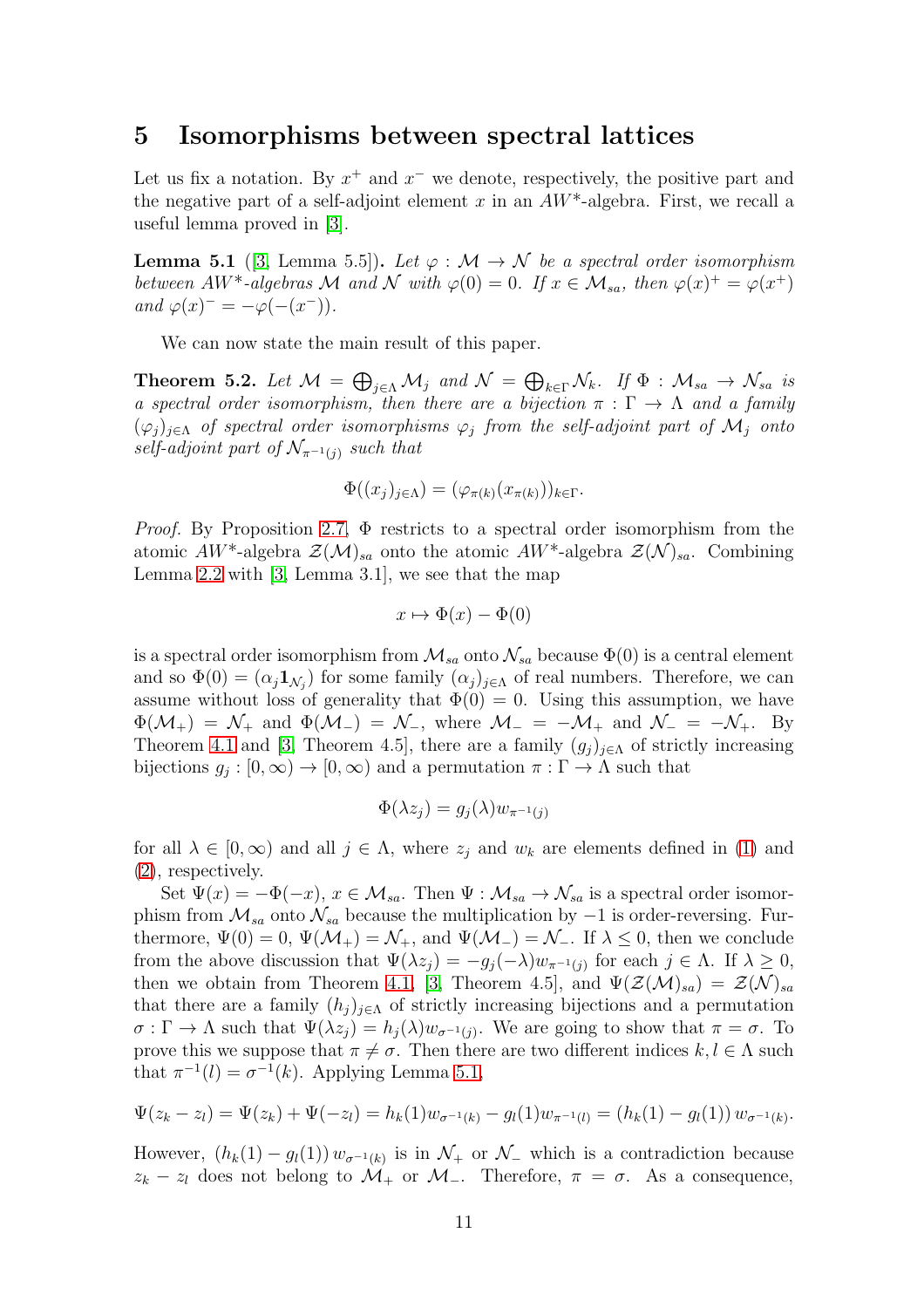$\Psi(\lambda z_j) = f_j(\lambda) w_{\pi^{-1}(j)}$ , where

$$
f_j(\lambda) = \begin{cases} h_j(\lambda), & \text{if } \lambda \ge 0; \\ -g_j(-\lambda) & \text{if } \lambda < 0. \end{cases}
$$

Note that  $f_j : \mathbb{R} \to \mathbb{R}$  is a strictly increasing bijection.

If  $(x_j)_{j\in\Lambda}\in\mathcal{M}_{sa}$ , then there is  $c\in(0,\infty)$  such that  $-c\mathbf{1}_{\mathcal{M}_j}\preceq x_j\preceq c\mathbf{1}_{\mathcal{M}_j}$  for each  $j \in \Lambda$ . Arguments used in the proof of Theorem [4.1](#page-8-0) establish that  $\sup_{j\in\Lambda} f_j^{-1}(c) \leq$  $\|\Psi^{-1}(c\mathbf{1}_{\mathcal{N}})\|$ . We can prove similarly that  $\sup_{j\in\Lambda}-f_j^{-1}(-c)\leq \|\Psi^{-1}(-c\mathbf{1}_{\mathcal{N}})\|$ . Put

$$
\alpha = \max \left\{ \left\| \Psi^{-1}(c\mathbf{1}_{\mathcal{N}}) \right\|, \left\| \Psi^{-1}(-c\mathbf{1}_{\mathcal{N}}) \right\| \right\}.
$$

We deduce from  $-c\mathbf{1}_{\mathcal{M}_j} \preceq x_j \preceq c\mathbf{1}_{\mathcal{M}_j}$  that

$$
-\alpha \mathbf{1}_{\mathcal{M}} \preceq f_j^{-1}(-c)\mathbf{1}_{\mathcal{M}_j} \preceq f_j^{-1}(x_j) \preceq f_j^{-1}(c)\mathbf{1}_{\mathcal{M}_j} \preceq \alpha \mathbf{1}_{\mathcal{M}}
$$

for all  $j \in \Lambda$ . Accordingly,

$$
\sup_{j\in\Lambda}||f_j^{-1}(x_j)|| \le ||\alpha \mathbf{1}_{\mathcal{M}}|| < \infty
$$

Thus  $(x_j)_{j\in\Lambda} \mapsto \Psi((f_j^{-1}(x_j))_{j\in\Lambda})$  is a well defined spectral order isomorphism from  $\mathcal{M}_{sa}$  onto  $\mathcal{N}_{sa}$  and so we can assume without loss of generality that  $f_j$  is the identity function for each  $j \in \Lambda$ . In other words, we shall suppose that

$$
\Psi(\lambda z_j) = \lambda w_{\pi^{-1}(j)}
$$

for all  $\lambda \in \mathbb{R}$  and all  $j \in \Lambda$ .

To complete the proof of our assertion it is sufficient to show that there is a family  $(\psi_j)_{j\in\Lambda}$  of spectral order isomorphisms  $\psi_j$  from the self-adjoint part of  $\mathcal{M}_j$ onto self-adjoint part of  $\mathcal{N}_{\pi^{-1}(i)}$  such that

$$
\Psi((x_j)_{j\in\Lambda})=(\psi_{\pi(k)}(x_{\pi(k)}))_{k\in\Gamma}.
$$

for every  $(x_j)_{j\in\Lambda} \in \mathcal{M}_{sa}$ . If  $x \in z_j \mathcal{M}_{sa}$ , then  $x^+$  and  $x^-$  belong to  $z_j \mathcal{M}_{sa}$ . We can write  $x^+$  and  $x^-$  in the form  $x^+ = \alpha u$  and  $x^- = \beta v$  for some  $\alpha, \beta \in (0, \infty)$  and  $u, v \in z_j \mathcal{E}(\mathcal{M})$ . It was pointed out in the proof of Theorem [4.1](#page-8-0) that  $\frac{1}{\alpha} \Psi(x^+) \in \mathcal{E}(\mathcal{N})$ . We can apply a similar reasoning to prove that  $-\frac{1}{\beta}\Psi(-x^{-})\in \mathcal{E}(\mathcal{N})$ . Therefore, we obtain from Lemma [2.3](#page-4-0) and Lemma [5.1](#page-10-0) that

$$
\Psi(x) = \Psi(x)^+ - \Psi(x)^- = \Psi(x^+) + \Psi(-x^-) = \Psi(\alpha(z_j \wedge u)) + \Psi(-\beta(z_j \wedge v))
$$
  
=  $\Psi(\alpha z_j) \wedge \Psi(x^+) + \Psi(-\beta z_j) \vee \Psi(-x^-)$   
=  $\alpha \left[ w_{\pi^{-1}(j)} \wedge \frac{1}{\alpha} \Psi(x^+) \right] - \beta \left[ w_{\pi^{-1}(j)} \wedge \left( -\frac{1}{\beta} \Psi(-x^-) \right) \right]$   
=  $w_{\pi^{-1}(j)} \left[ \Psi(x^+) + \Psi(-x^-) \right] = w_{\pi^{-1}(j)} \Psi(x).$ 

We also observe from analogous arguments that  $\Psi^{-1}(y) \in z_j \mathcal{M}_{sa}$  whenever  $y \in$  $w_{\pi^{-1}(i)}\mathcal{N}_{sa}$ . This means that  $\Psi(z_i\mathcal{M}_{sa}) = w_{\pi^{-1}(i)}\mathcal{N}_{sa}$  for all  $j \in \Lambda$ . Thus there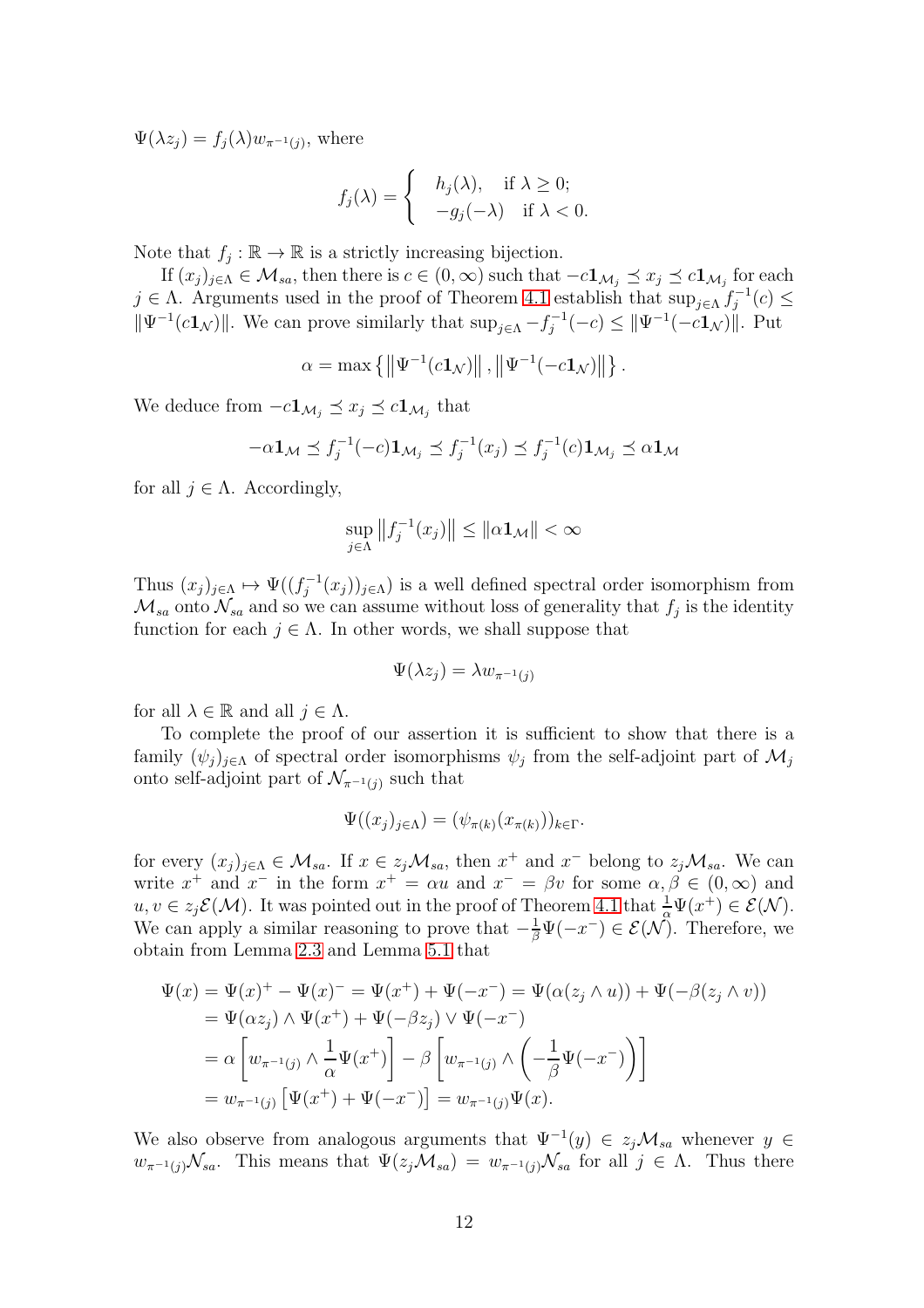exists a family  $(\psi_j)_{j\in\Lambda}$  of spectral order isomorphisms from the self-adjoint part of  $\mathcal{M}_i$  onto the self-adjoint part of  $\mathcal{N}_{\pi^{-1}(i)}$  such that

$$
\Psi(z_j(x_k)_{k\in\Lambda})=w_{\pi^{-1}(j)}(\psi_{\pi(k)}(x_{\pi(k)}))_{k\in\Gamma}
$$

whenever  $(x_k)_{k\in\Lambda} \in \mathcal{M}_{sa}$ . Taking into account Lemma [2.4](#page-4-2) together with Lemma [5.1,](#page-10-0) we get

$$
\Psi((x_k)_{k \in \Lambda}) = \Psi((x_k^+)_{k \in \Lambda}) + \Psi(-(x_k^-)_{k \in \Lambda}) = \Psi(\bigvee_{j \in \Lambda} z_j(x_k^+)_{k \in \Lambda}) + \Psi(-\bigvee_{j \in \Lambda} z_j(x_k^-)_{k \in \Lambda})
$$
\n
$$
= \bigvee_{j \in \Lambda} \Psi(z_j(x_k^+)_{k \in \Lambda}) + \bigwedge_{j \in \Lambda} \Psi(-z_j(x_k^-)_{k \in \Lambda})
$$
\n
$$
= \bigvee_{j \in \Lambda} w_{\pi^{-1}(j)}(\psi_{\pi(k)}(x_{\pi(k)}^+))_{k \in \Gamma} - \bigvee_{j \in \Lambda} w_{\pi^{-1}(j)}(-\psi_{\pi(k)}(-x_{\pi(k)}^-))_{k \in \Gamma}
$$
\n
$$
= (\psi_{\pi(k)}(x_{\pi(k)})^+ - \psi_{\pi(k)}(x_{\pi(k)})^-)_{k \in \Gamma} = (\psi_{\pi(k)}(x_{\pi(k)}))_{k \in \Gamma}.
$$

for all  $(x_k)_{k\in\Lambda}\in\mathcal{M}_{sa}$ .

For the sake of completeness, we state some consequences of the previous theorem. The first result is concerned with spectral order isomorphisms between spectral lattices of direct sum of full matrix algebras. The second assertion describes spectral order orthoisomorphisms between spectral lattices of direct sum of AW\*-factor.

Corollary 5.3. Let  $\mathcal{M} = \bigoplus_{j \in \Lambda} B(\mathbb{C}^{m_j})$  and  $\mathcal{N} = \bigoplus_{k \in \Gamma} B(\mathbb{C}^{n_k})$ , where  $m_j$  and  $n_k$ are natural numbers for each  $j \in \Lambda$  and each  $k \in \Gamma$ . If  $\Phi : \mathcal{M}_{sa} \to \mathcal{N}_{sa}$  is a spectral order isomorphism, then there are a bijection  $\pi : \Gamma \to \Lambda$  with  $m_j = n_{\pi^{-1}(j)}$  for all  $j \in \Lambda$ , a family  $(f_j)_{j \in \Lambda}$  of strictly increasing bijections  $f_j : \mathbb{R} \to \mathbb{R}$ , and a family  $(\tau_j)_{j\in\Lambda}$  of projection automorphisms  $\tau_j: P(B(\mathbb{C}^{m_j})) \to P(B(\mathbb{C}^{m_j}))$  such that

$$
\Phi((x_j)_{j\in\Lambda}) = (\Theta_{\tau_{\pi(k)}}(f_{\pi(k)}(x_{\pi(k)})))_{k\in\Gamma}.
$$

Proof. It follows from [\[3,](#page-13-4) Theorem 4.7] and Theorem [5.2.](#page-10-1)

Corollary 5.4. Suppose that  $\mathcal{M} = \bigoplus_{j \in \Lambda} \mathcal{M}_j$  and  $\mathcal{N} = \bigoplus_{k \in \Gamma} \mathcal{N}_k$  are AW\*-algebras without Type I<sub>2</sub> direct summand. If  $\Phi : \mathcal{M}_{sa} \to \mathcal{N}_{sa}$  be a spectral order orthoisomorphism. Then there are a bijection  $\pi : \Gamma \to \Lambda$ , a family  $(\psi_i)_{i \in \Lambda}$  of Jordan \*-isomorphisms  $\psi_j:\mathcal{M}_j\to \mathcal{N}_j$ , and a family  $(f_j)_{j\in \Lambda}$  of strictly increasing bijections  $f_j : \mathbb{R} \to \mathbb{R}$  such that

$$
\Phi((x_j)_{j\in\Lambda})=(\psi_{\pi(k)}(f_{\pi(k)}(x_{\pi(k)})))_{k\in\Gamma}.
$$

*Proof.* This follows directly from [\[3,](#page-13-4) Corollary 5.7] and Theorem [5.2.](#page-10-1)

 $\Box$ 

 $\Box$ 

 $\Box$ 

## Acknowledgement

This work was supported by the project OPVVV Center for Advanced Applied Science CZ.02.1.01/0.0/0.0/16\_019/0000778.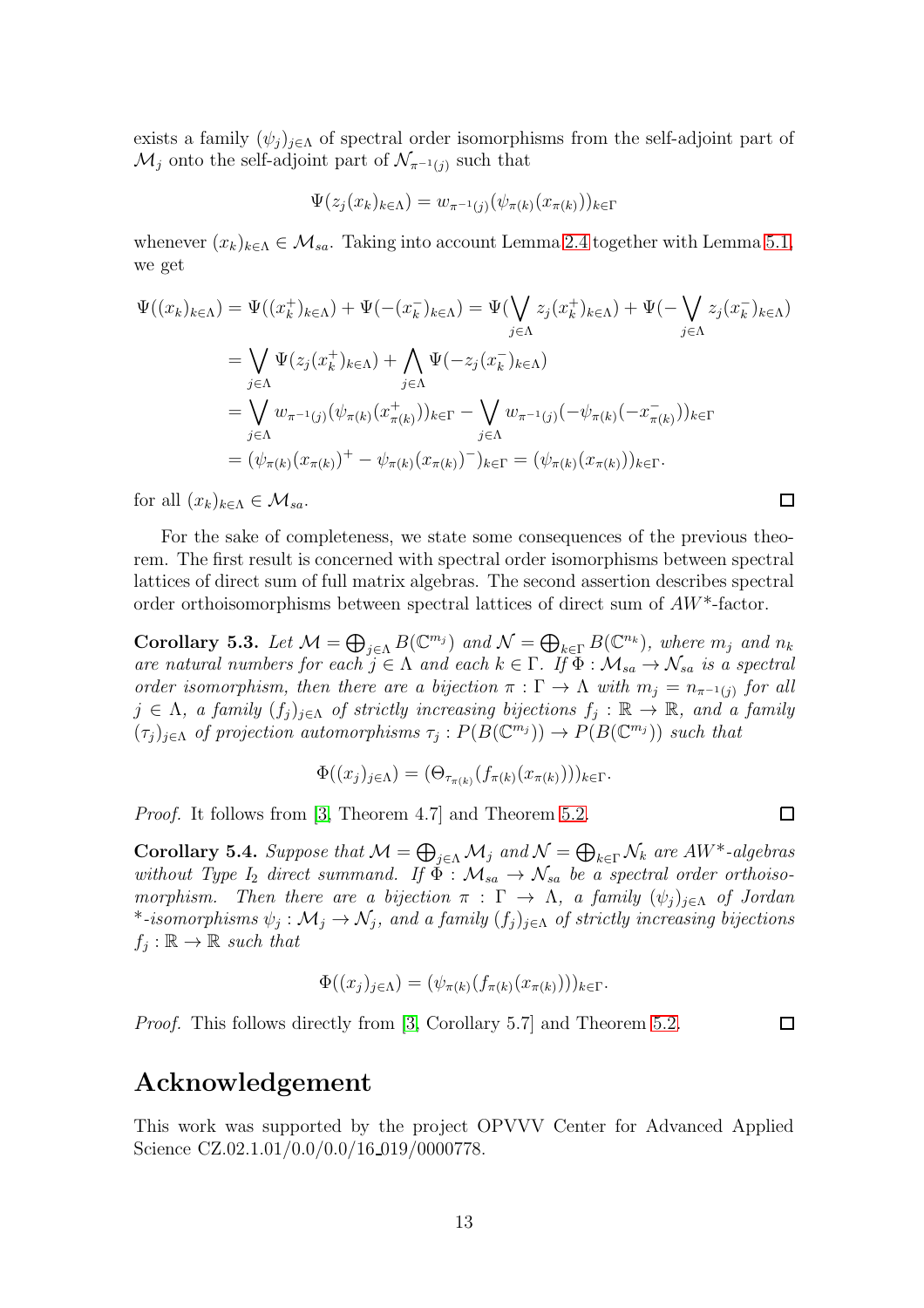# <span id="page-13-16"></span>References

- <span id="page-13-12"></span>[1] M. K. Bennett: Affine and Projective Geometry, Wiley, New York, 1995.
- <span id="page-13-4"></span>[2] S. K. Berberian: Bear \*-rings, Springer, Berlin, 2011.
- <span id="page-13-14"></span>[3] M. Bohata: Spectral order isomorphisms and AW\*-algebras, accepted in Mathematische Nachrichten.
- <span id="page-13-5"></span>[4] J. Dyer: *Concerning AW<sup>\*</sup>-algebras*, Notices Amer. Math. Soc. **17**, 788 (1970).
- <span id="page-13-17"></span>[5] A. Döring and B. Dewitt: Self-adjoint operators as functions I, Commun. Math. Phys. 328, 499–525 (2014).
- <span id="page-13-3"></span>[6] P. A. Fillmore and W. E. Longstaff: On isomorphisms of lattices of closed subspaces, Can. J. Math. 36, 820–829.
- <span id="page-13-6"></span>[7] H. F. de Groote: On a canonical lattice structure on the effect algebra of a von Neumann algebra, [arXiv:math-ph/0410018v](http://arxiv.org/abs/math-ph/0410018)2.
- <span id="page-13-10"></span>[8] H. Halvarson: Deep Beauty, Cambridge University Press, New York, 2011.
- [9] J. Hamhalter and E. Turilova: Spectral order on AW\*-algebras and its preservers, Lobachevskii J. Math. 37, 439–448 (2016).
- <span id="page-13-11"></span><span id="page-13-1"></span>[10] J. Hamhalter and E. Turilova: Quantum spectral symmetries, Int. J. Theor. Phys. 56, 3807–3818 (2017).
- <span id="page-13-13"></span>[11] R. V. Kadison: Order properties of bounded self-adjoint operators, Proc. Amer. Math. Soc. 2, 505–510 (1951).
- <span id="page-13-8"></span>[12] I. Kaplansky: Algebras of Type I, Ann. Math. 56, 460–472 (1952).
- [13] L. Molnár and G. Nagy: Spectral oder automorphisms of the spaces of Hilbert space effects and observables: The 2-dimensional case, Lett. Math. Phys. 106, 535–544 (2016).
- <span id="page-13-9"></span>[14] L. Molnár and A. Ramanantoanina: On functional representation of positive Hilbert space operators, Integr. Equ. Oper. Theory 93, Article number: 2 (2021).
- <span id="page-13-7"></span>[15] L. Molnár and P. Semrl: Spectral oder automorphisms of the spaces of Hilbert space effects and observables, Lett. Math. Phys. 80, 239–255 (2007).
- <span id="page-13-18"></span>[16] M. Mori, Lattice isomorphisms between projection lattices of von Neumann algebras, Forum of Mathematics, Sigma 8 (2020), 1–19.
- <span id="page-13-0"></span>[17] M. P. Olson: The self-adjoint operators of a von Neumann algebra form a conditionally complete lattice, Proc. Amer. Math. Soc. 28, 537–544 (1971).
- <span id="page-13-15"></span><span id="page-13-2"></span>[18] S. Roman: Lattices and Ordered Sets, Springer, New York, 2008.
- [19] S. Sherman: Order in operator algebras, Amer. J. Math. 73, 227–232 (1951).